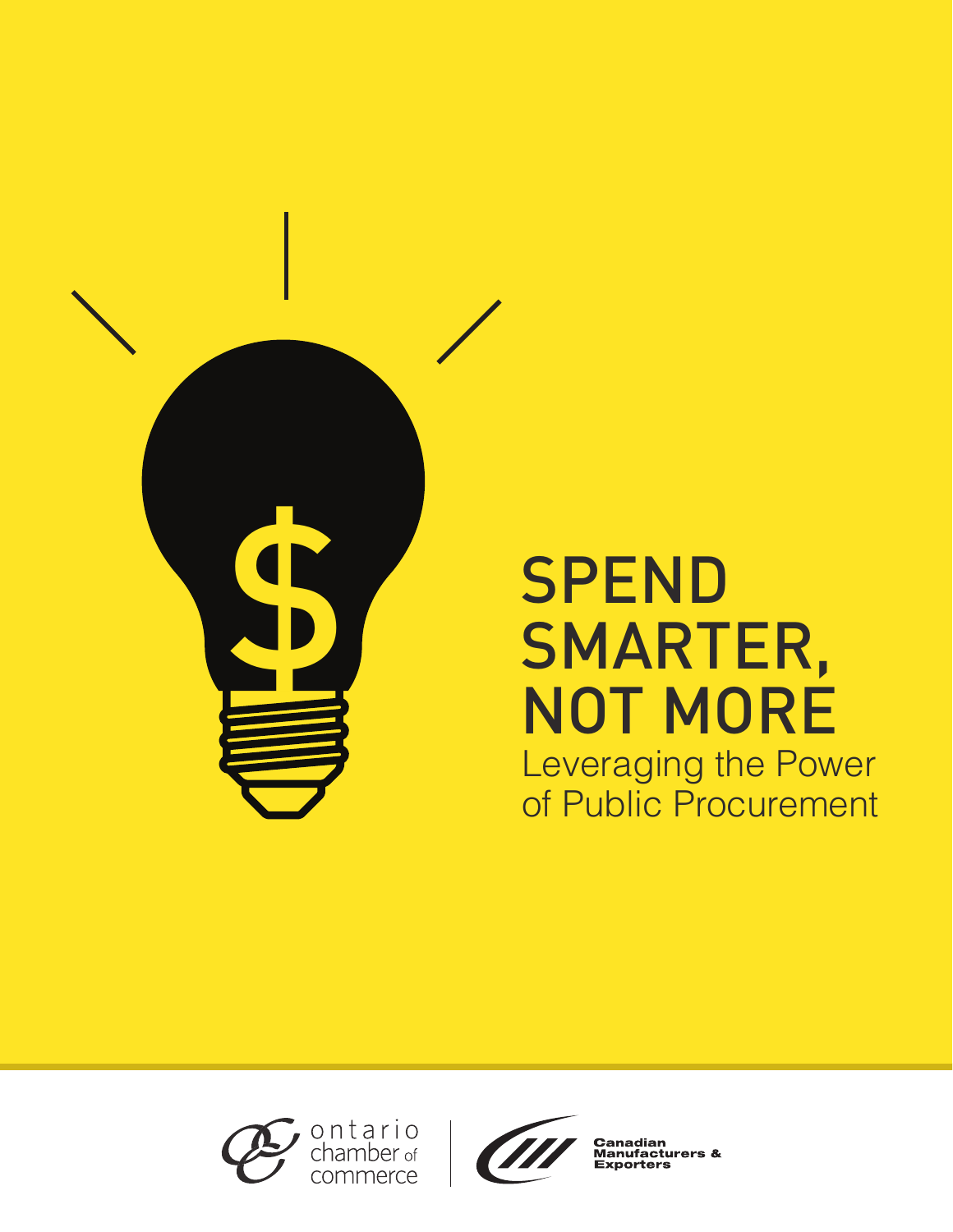

# SPEND SMARTER, NOT MORE Leveraging the Power of Public Procurement

#### **Contents**

| <b>Executive Summary</b>                      |    |
|-----------------------------------------------|----|
| Introduction                                  | 3  |
| What is Strategic Procurement?                | 4  |
| The Case for Strategic Procurement in Ontario | 5  |
| Barriers to Strategic Procurement             |    |
| <b>Steps</b>                                  | 9  |
| Conclusion                                    | 15 |
| <b>Works Cited</b>                            | 16 |
| Appendix                                      | 18 |



#### **About the Ontario Chamber of Commerce**

The Ontario Chamber of Commerce (OCC) is a business network of 160 local chambers of commerce and boards of trade in Ontario. Through this network, we are the voice of 60,000 members that range from small businesses to major corporations and industry associations. Together, our members employ over two million people and produce nearly 17 percent of Ontario's GDP.

Visit us at occ.ca and follow us @OntarioCofC.



#### **About Canadian Manufacturers & Exporters**

Canadian Manufacturers & Exporters (CME) is Canada's largest trade and industry association, and the voice of manufacturing and global business in Canada. As Canada's leading business network, CME—through various initiatives—touches more than 100,000 companies from coast to coast, engaged in manufacturing, global business and servicerelated industries.

Visit us at cme-mec.ca and follow us @cme-mec.

*Spend Smarter, Not More: Leveraging the Power of Public Procurement* By Anjela Deyanska and Josh Hjartarson with Andrea Holmes ISBN Print: 978-1-928052-11-1 ISBN PDF: 978-1-928052-12-8 ©2014 Ontario Chamber of Commerce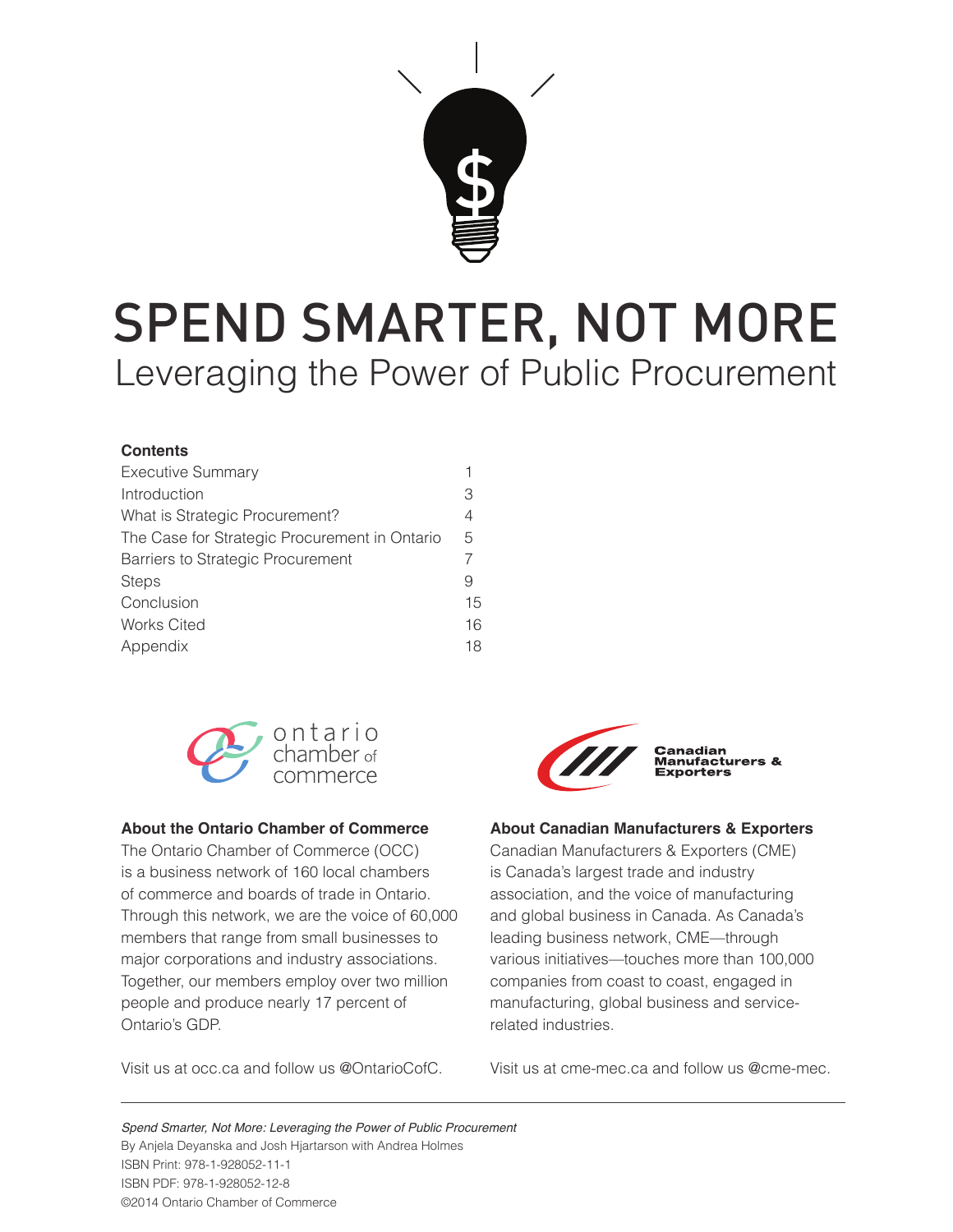## Executive Summary

In a context of fiscal restraint, public procurement is one of the primary tools with which government can have a material impact on growth and innovation in the broader economy. However, the government's current approach to procurement undermines its capacity to do so.

The Government of Ontario continues to view most public procurement through a narrow lens, resulting in a transactional approach that favours low, short-term cost instead of long-term value creation. While this framework may be appropriate when procuring for simple goods and services, this narrow focus is inadequate in maximizing value across the range of goods and services that government procures.

By improving the efficiency and effectiveness of procurement, the Government has an opportunity not only to save the taxpayer significant sums of money, but also to drive economic growth.

Commons Public Administration Committee, 2013

By some measures, the Government of Ontario is the single largest contributor to the provincial economy; government spending represents about 20 percent of the province's economic output. The provincial government has the potential to leverage this spending in order to create value in the economy in the form of job creation, long-term savings and investment, innovation, and cluster growth.

Over the last few years, the Government of Ontario has made some progress in improving the effectiveness of public procurement policies to support government priorities and maximize value for dollars. However, more can still be done. This report urges the Government of Ontario to adopt a new, strategic approach to public procurement. Strategic procurement provides government with an opportunity to diversify its procurement model in order to spend smarter, but not necessarily more.

Successful implementation of strategic procurement depends on overcoming four key barriers highlighted in this report. Ontario can learn from other jurisdictions that have faced similar challenges, and have since reformed their procurement models to better address their diverse needs. Australia, the United Kingdom and the United States offer examples of how a strategic approach to public procurement can be used as a tool for economic growth and innovation.

In order to adopt a strategic approach to procurement, the Ontario Chamber of Commerce (OCC), in partnership with Canadian Manufacturers and Exporters (CME), recommends that the Government of Ontario take six pivotal steps. These steps are not limited to the Ontario context. Our provincial counterparts, as well as the Government of Canada and municipal governments, can benefit from taking a strategic approach to procurement.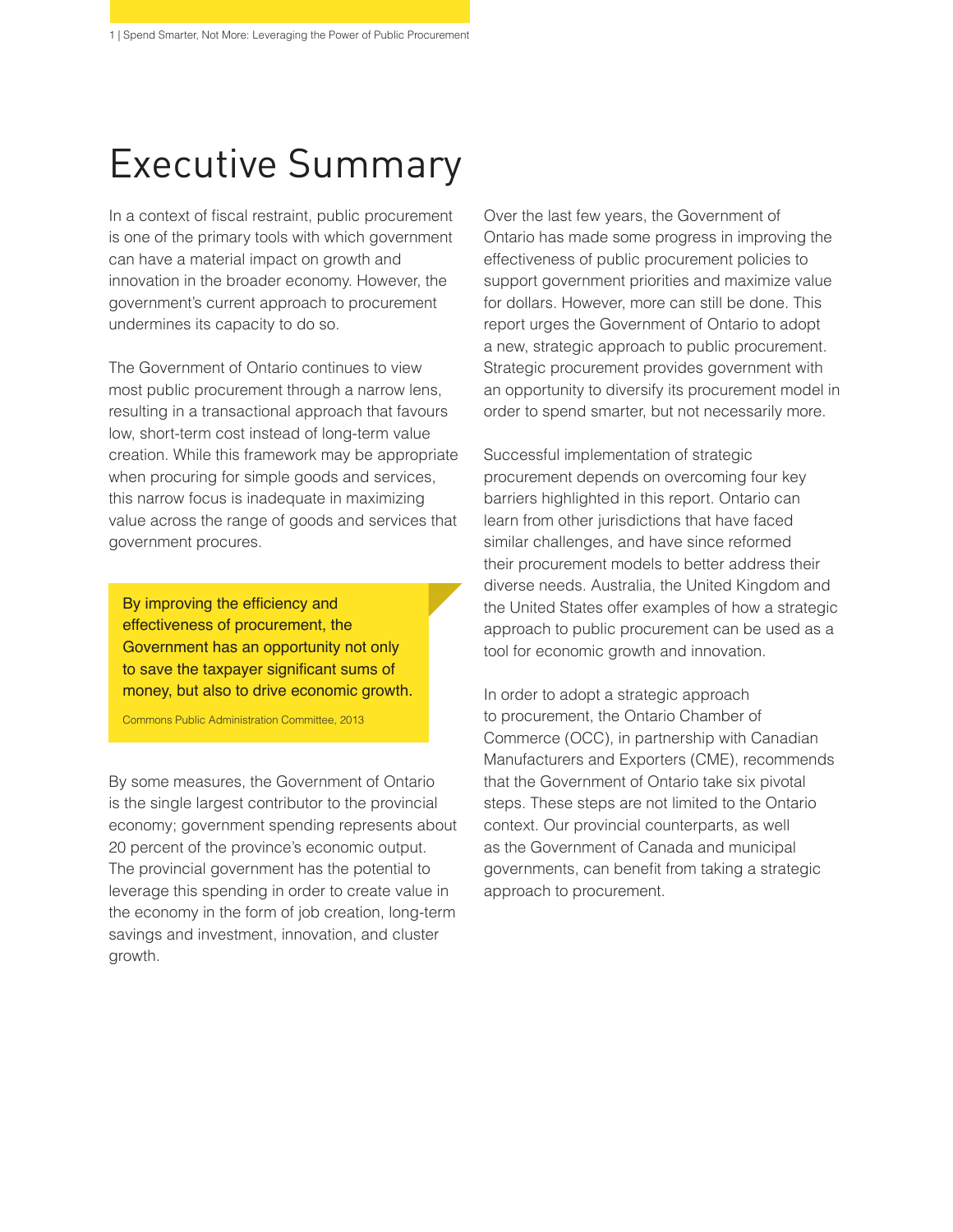2 | Spend Smarter, Not More: Leveraging the Power of Public Procurement

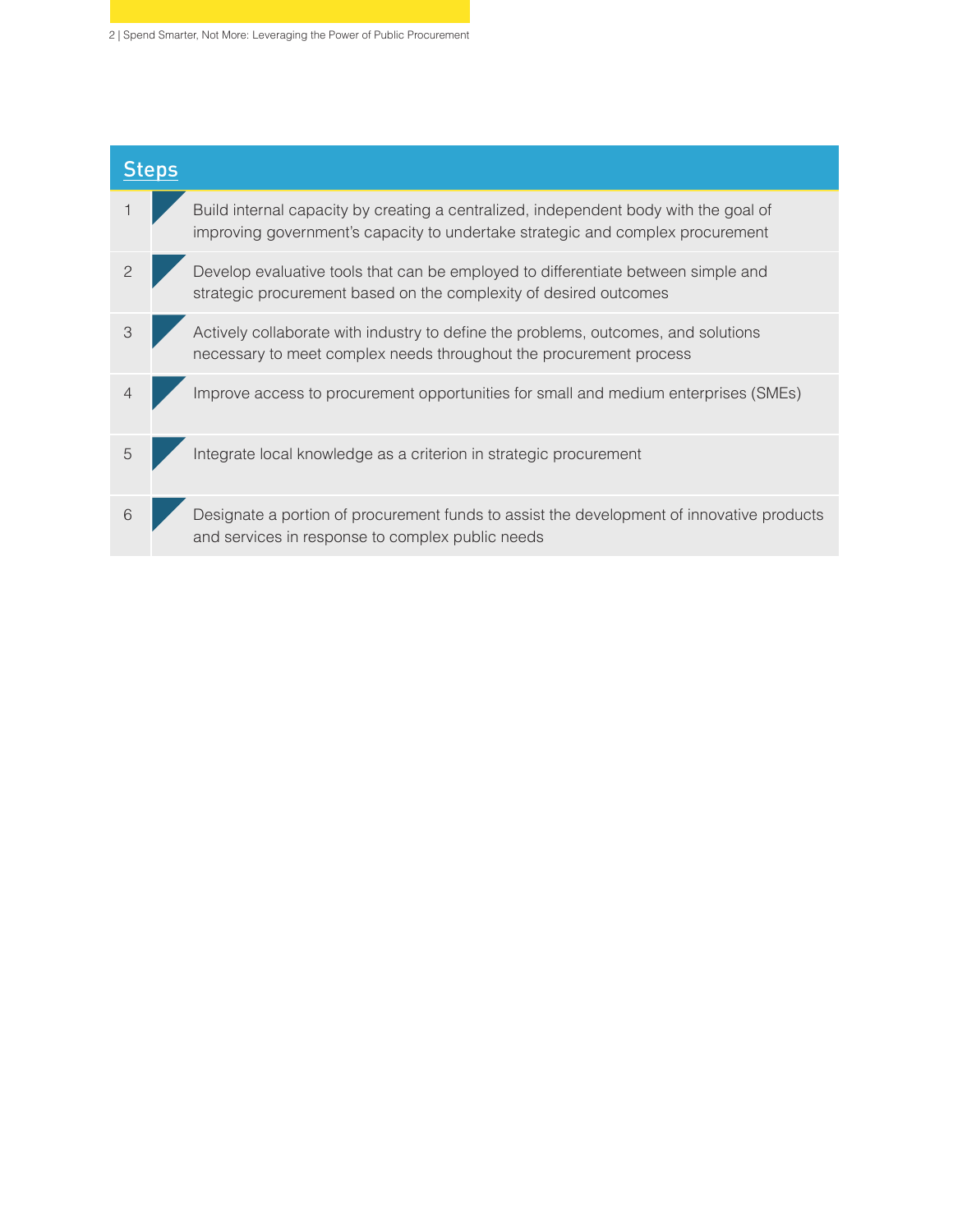## Introduction

In April 2014, the OCC, in collaboration with KPMG and MAXIMUS Canada, released *Unlocking the Public Service Economy in Ontario: A New Approach to Public-Private Partnership in Services*. The report emphasizes the large role that the public service economy—the mix of public, private, and not-for-profit providers who deliver public services—plays in the broader Ontario economy. It presents tangible recommendations to the provincial government on how to better commission and partner with third parties in the delivery of services in the broader public sector.

*Spend Smarter, Not More* builds on these recommendations, with a focus on strategic procurement as a key component of realizing the untapped potential of the public service economy and leveraging the government's economic weight. Provincial government spending constitutes about 20 percent of Ontario's annual economic output. As such, it is imperative that procurement be aligned with the government's strategic economic priorities, such as job creation, cost-savings, and increases in innovation and research and development (R&D) (Ontario Ministry of Finance, 2014; Ontario Ministry of Finance 2013, 208).

Currently, the Government of Ontario's approach to procurement undermines its capacity to spur growth and innovation. According to Ministry of Government and Consumer Services Guidelines, the Government of Ontario procures based on the following principles:

- Vendor access, transparency, and fairness;
- Geographical neutrality and reciprocal nondiscrimination;
- Value for money; and
- Responsible management (Ontario Ministry of Finance 2011, 2).

In practice, these principles often result in a cheaper-is-better, transactional approach to procurement. While this framework may be appropriate within the context of procuring for simple goods and services, its narrow focus is inadequate in maximizing value across the range of goods and services that government procures. The approach can also lead to procurement arrangements and contracts with vendors that end up costing government more over the longterm when compared to more innovative and sophisticated solutions.

The OCC, in partnership with CME, highlights six pivotal steps the Government of Ontario should take in order to create value in the economy through strategic procurement. In the long run, implementing these recommendations and adopting a strategic approach to procurement will enable government to spend less, save more, and generate greater return on investment over the long-term and across a range of economic multipliers.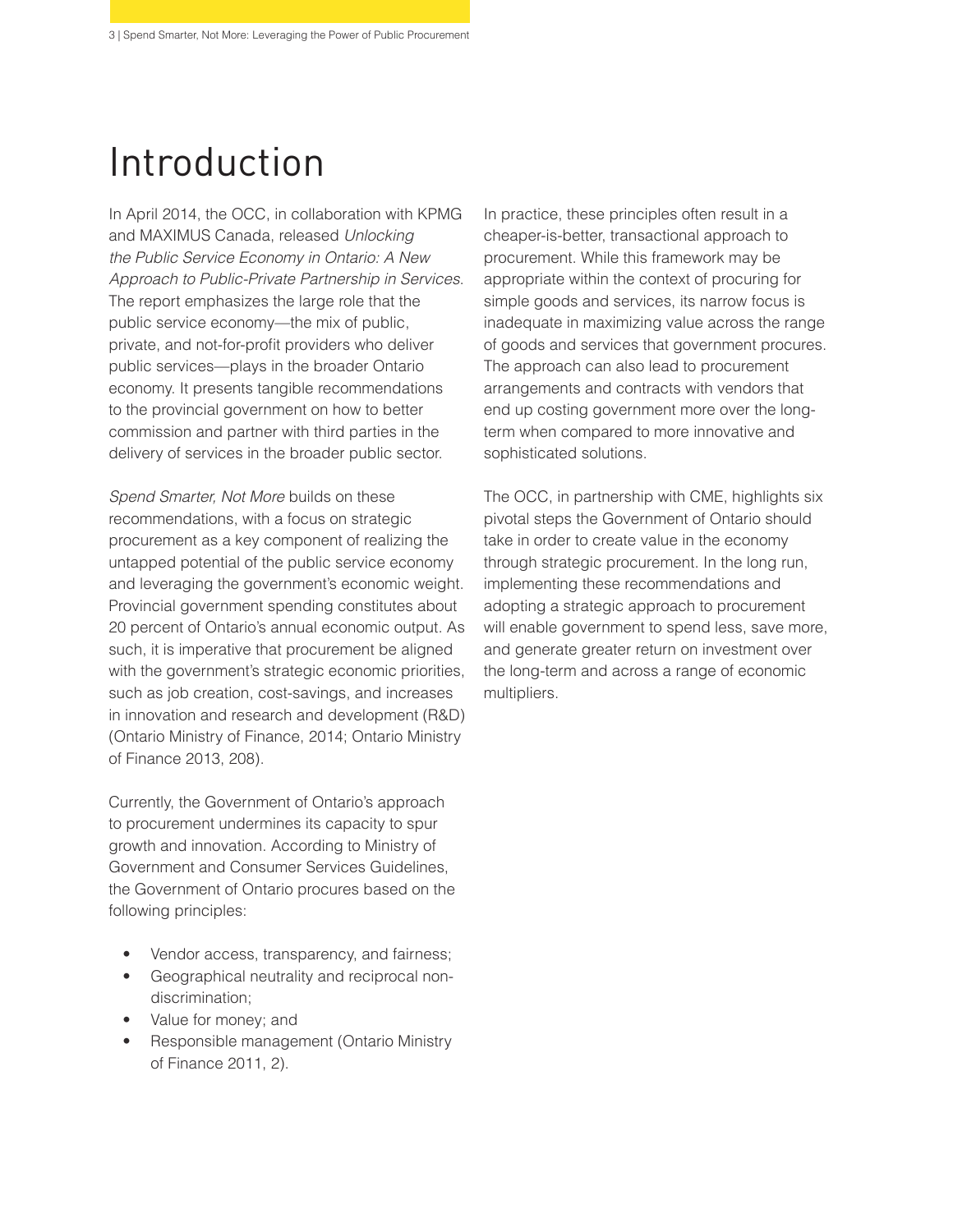# What is Strategic Procurement?

Put simply, procurement is the purchase of goods and services. Typically, it is a transaction where a purchaser seeks products and services at the lowest cost. The Government of Ontario spends billions of dollars annually to procure a wide range of goods and services, making public procurement a significant component of the provincial economy.

Simple public procurement is largely captured by a transactional relationship where a purchaser (a government agency, department, or broader public sector actor) seeks low-cost products and services. This approach is characterized by limited interaction between buyer and seller. In contrast, a strategic approach to procurement, sometimes referred to as commissioning, requires government to expand its role beyond a simple 'buyer' of goods and services.

The table below summarizes the nuances of each approach. Strategic public procurement covers two sets of broad objectives. The first is to maximize the return on investment across a broader range of economic multipliers, including job creation, private sector innovation, cluster development, and attracting and retaining human capital (The Asian Development Bank, The Inter-American Development Bank and The World Bank 2004, 15).

The second objective is to enable transformational change in the public services or goods that are procured and delivered. In this context, strategic procurement is "the process of assessing the needs of people or users in an area, designing and specifying the services to meet those needs, and choosing the delivery mechanism to secure an appropriate service while making the best use of total available resources" (Gash et al. 2012, 20).

In a simple approach to procurement, the parameters are clear: all things being equal, government should purchase those goods that cost the least. Strategic procurement, however, is better suited for areas where parameters are often undefined, solutions are sometimes not readily apparent, and desired outcomes are frequently unclear. Many jurisdictions have used strategic procurement as a tool for transformation where services are floundering and public needs are not being met (Ontario Chamber of Commerce, KPMG, and MAXIMUS Canada, 2014).

| <b>Simple Procurement</b>                             | <b>Strategic Procurement</b>                                                  |
|-------------------------------------------------------|-------------------------------------------------------------------------------|
| transaction-based contracts                           | collaboration-based contracts                                                 |
| output-focused                                        | outcome and solution-focused                                                  |
| "shopping" for lowest cost good or service            | assessing public need and desired outcomes to<br>decide 'what to buy and how' |
| arm's length commercial relationships with<br>vendors | active engagement with industry and vendors                                   |
| government as contract monitor                        | government as market steward                                                  |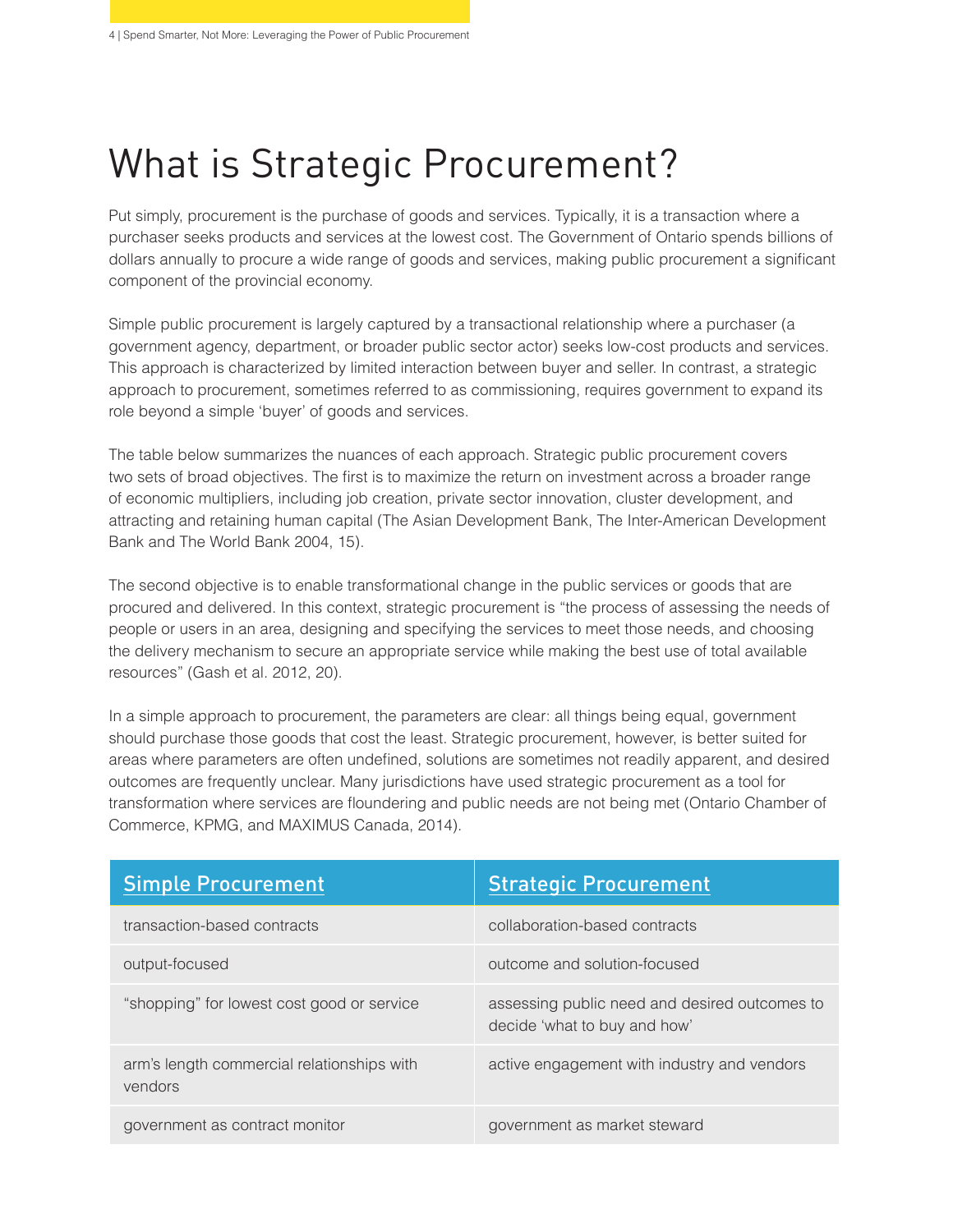## The Case for Strategic Procurement in Ontario

A strategic approach to procurement can produce a number of related and significant benefits for Ontario's economy.

#### First, strategic procurement saves money over the long-term.

Simple procurement is typically characterized by shorter time horizons and an emphasis on lowest costs per unit. Strategic procurement is outcomesbased with less emphasis on cost and more emphasis on a broader range of solutions.

While a procured good or service may be cheaper over the short-term, the cost to taxpayers in the long-term may be high if it needs to be replaced more quickly, or becomes out-of-date sooner. In some sectors, such as medical technology and infrastructure, successful procurement is contingent on the quality of the goods and services that are procured.

For complex services and goods, procuring for outcomes (as opposed to unit inputs) gives vendors the flexibility to apply innovative solutions and business processes to problems, often lowering costs over the long-term and producing innovative cost savings that can be applied in other government departments.

For example, in 2005, British Columbia's Health and Benefits Processing was contracted out to a private operator, MAXIMUS Canada. This partnership has led to significant service improvements, such as shorter caller wait times and a higher percentage of calls answered. According to the Government of British Columbia, "all service requirements have been met or exceeded" (Government of British Columbia Ministry of Health, 2013). The innovation

introduced by MAXIMUS Canada has been applied to additional projects and led to the deployment of the new BC Services Card, which provides residents secure access to a range of provincial government services.

This partnership has also resulted in hundreds of millions of dollars in cost-savings for the Government of British Columbia, and has improved service quality and service levels dramatically.

#### Second, strategic procurement can foster innovation in the economy.

Experience elsewhere demonstrates that government spending can be leveraged to create markets and drive demand for innovative products and solutions. A strategic approach to procurement enables governments to consider innovation and commercialization potential as criteria in tendering decisions. This enables government to act as a 'launch customer' for innovative solutions that may have the potential to succeed commercially.

For example, dike inspections are a critical aspect of the Netherlands' infrastructure. Through a Small Business Innovation Research (SBIR) program, the government invited businesses to compete for the development of an innovative dike inspection system. This led to the creation of a new satellite radar technology by the company Hansje Brinker. The new technology enables dike managers to pre-inspect dikes based on radar footage and assess where further analysis is needed (Ministry of Economic Affairs, Agriculture and Innovation 2011, 7). The net result was the development and commercialization of a globally successful technology.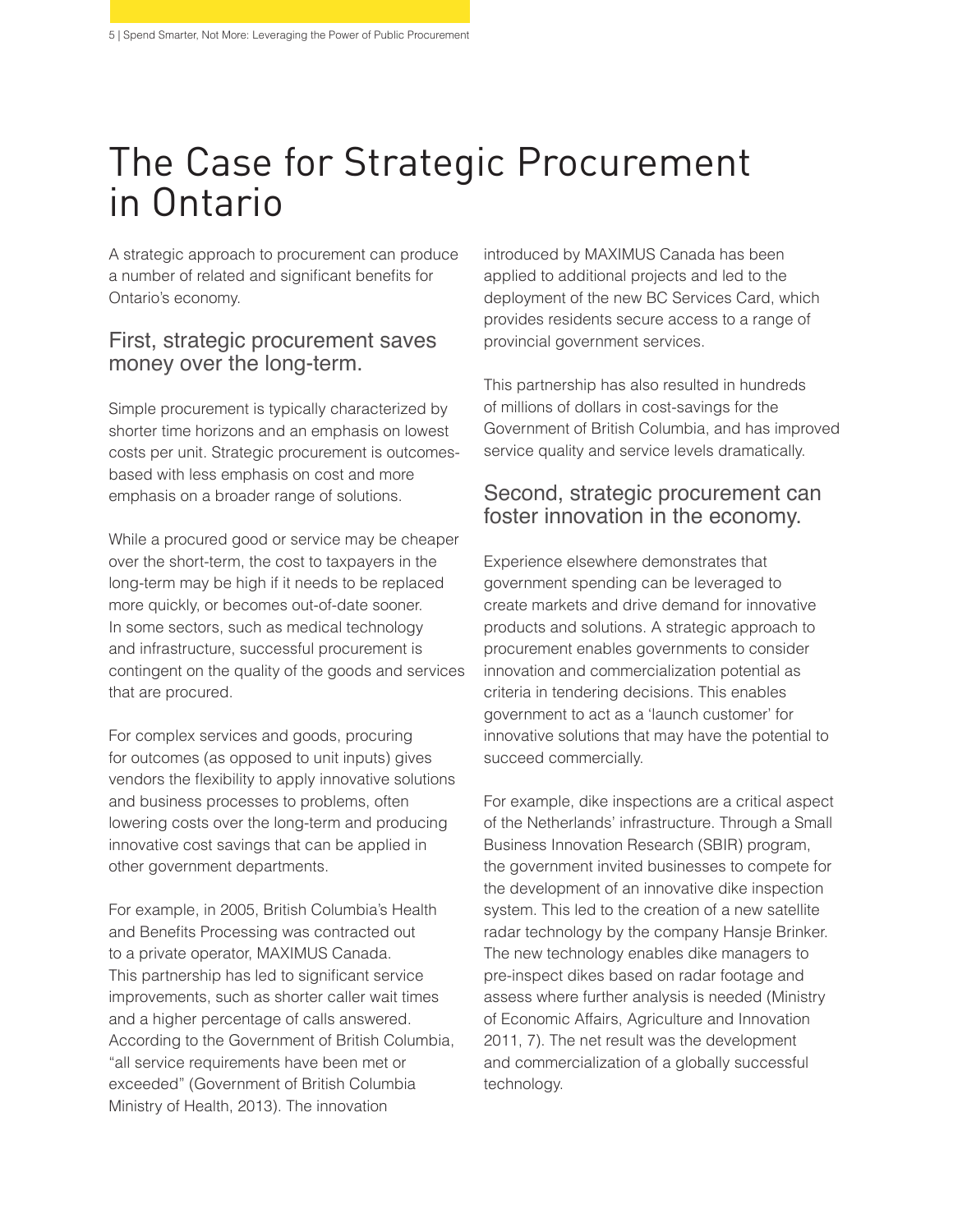### Third, strategic procurement facilitates value-added job creation and the cultivation of local expertise.

A strategic approach to procurement incorporates broader government objectives in the tendering process. Governments, including here in Ontario, have successfully leveraged their spending power to address priorities, such as long-term employment and job creation.

A 2014 study by the Canadian Centre for Public Private Partnerships, for example, tracked the employment and broader economic benefits of Public Private Partnerships (P3s) over a 10-year period in Canada. The report states P3s generated \$51.2 billion in direct economic output and nearly 300,000 direct full-time jobs in the period between 2003 and 2012 across the country.

Another result is that Ontario has become a global hub of P3 expertise. It's "developers, financiers and advisors increasingly participat[e] in major projects in the U.S., Europe and emerging markets" (Dunsky and Stougiannos, 2013).

Fourth, strategic procurement enables government to leverage public sector buying capacity in order to support cluster development.

Clusters are geographic concentrations of connected companies, specialized suppliers, and postsecondary researchers, with a specific industry focus. They enable high-value and targeted linkages between small and large businesses, including networking with potential industry partners abroad (The U.S. Small Business Administration, 2014). Clusters are often built around export-oriented firms. As such, they bring new wealth into a region and help drive economic growth (The World Bank, Local Economic Development, n.d.).

A number of countries, including Austria, Denmark, and the Netherlands, have included cluster development as a specific objective in their public procurement process. In Canada, the National Shipbuilding Procurement Strategy (NSPS) aims to support the domestic shipbuilding cluster. Launched in 2010 by the Government of Canada, the NSPS constitutes a \$35 billion investment in ship construction, maintenance, and repair.

The vendor selection for the project is based on an Industrial Regional Benefit (IRB) requirement and a 'value proposition' model. The IRB requires that contracts above a certain monetary threshold provide "direct or indirect offsets" in the local economy (Canadian Manufacturers and Exporters 2012, 2).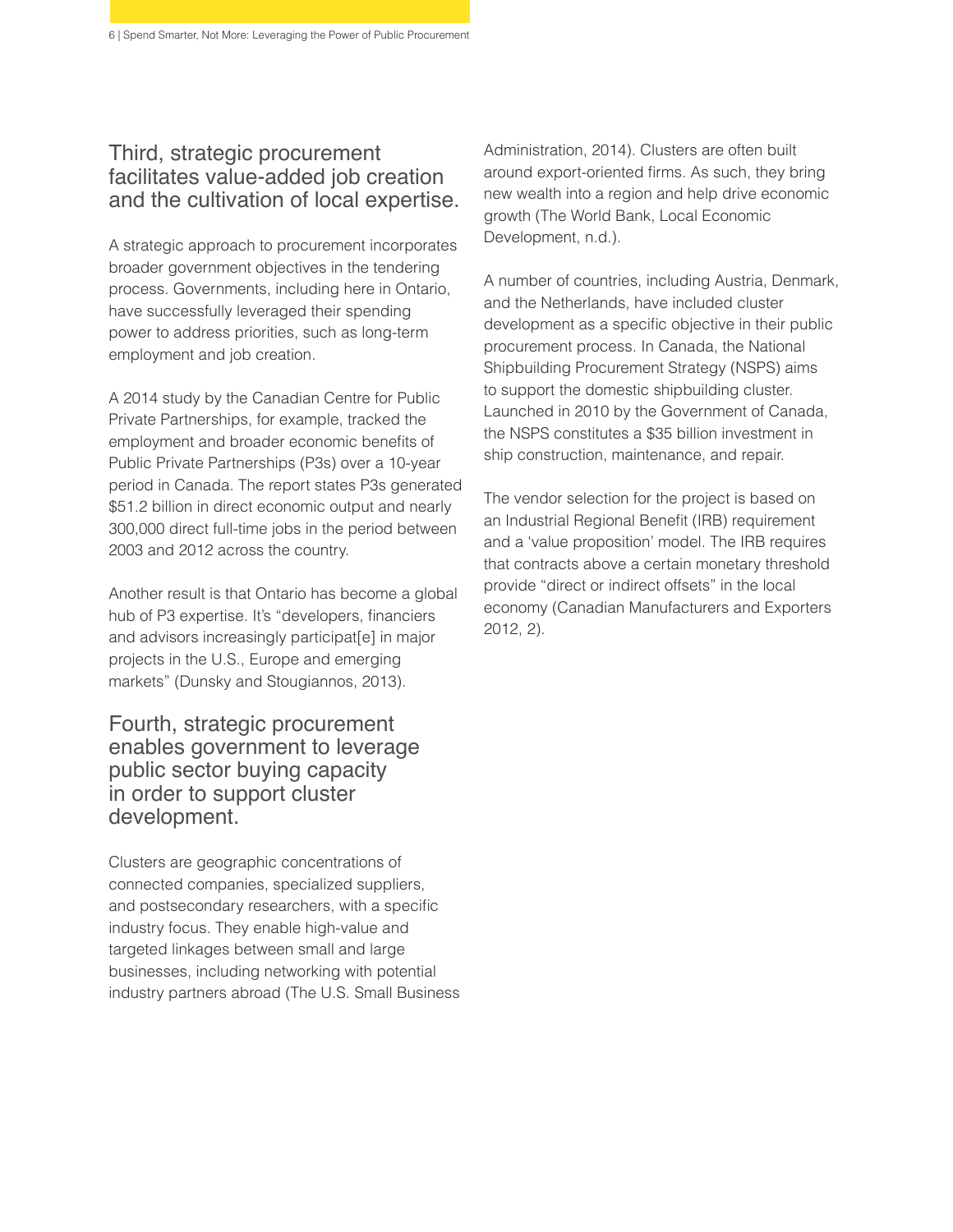# Barriers to Strategic Procurement

Despite the obvious benefits, there are a number of barriers that deter governments from adopting a strategic approach to procurement. We identify four key barriers below.

### #1 Governments' tendency to be risk averse

Typically, the more complex the procurement, the higher the degree of risk. This is due to a combination of factors, including higher costs, overlapping and competing public policy objectives, and an often-tangled network of front and back office services and a diffuse network of engaged stakeholders. In such a context, successful tendering could meet a multitude of public needs, while failure could generate a broad-range of repercussions. For example, the risk associated with procuring for staplers is significantly lower than the risk related to procuring for an innovative medical technology that has a direct impact on peoples' lives.

In both scenarios, government is held accountable for the distribution of public funds. Governments tend to be risk averse due to public expectations around value for taxpayer dollars, 'gotcha' media, and a lack of public understanding around economic multipliers. Government is not encouraged to experiment in the same ways as their private sector counterparts, which has led to a more conservative approach to procurement.

In a commercial setting, 70% success and 30% failure across all ventures would be celebrated; In the state sector where public money is being risked, every failure is scrutinised.

Armitt, 2014

### #2 Skills gaps within government and the broader public sector

Public procurement procedures are conducted across a range of provincial and municipal governments, the broader public sector, and within Crown Corporations. Many of these organizations have insufficient capacity to engage in complex or strategic approaches to procurement.

Strategic procurement requires skills that are often missing within government and the broader public sector, including the capacity to identify desired outcomes and tailor procurement solutions to best achieve those outcomes.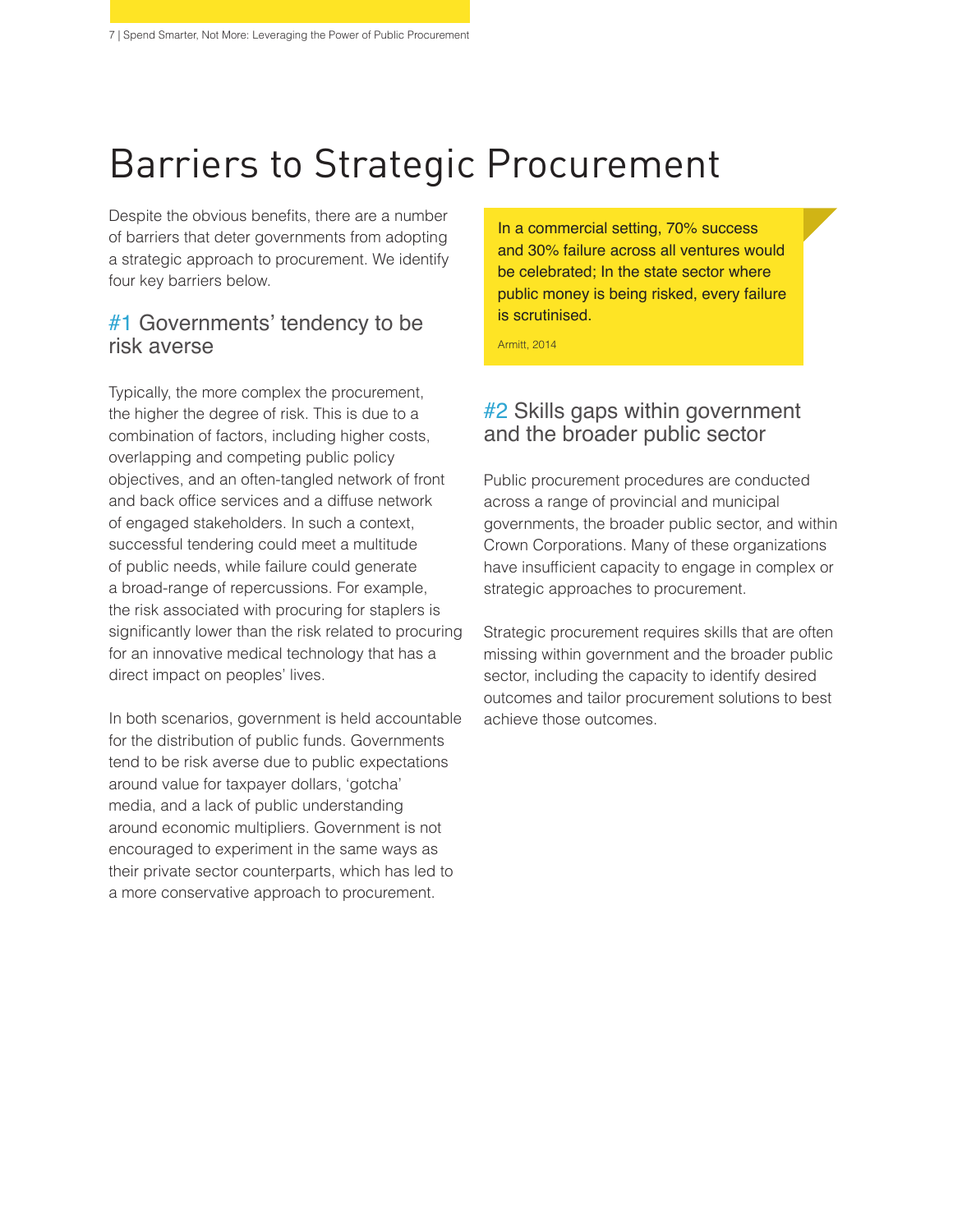### #3 A misalignment of vision around conceptions of value, among government and the private sector

Government often applies a narrow definition of value to tendering processes, focused exclusively on per unit price. It discounts the broader multiplier benefits discussed above. This misalignment is often compounded by insufficient collaboration and dialogue between government and the private sector.

Government shows a lack of trust that it is receiving value for money from new innovations; meanwhile, industry shows a lack of trust that government understands the value for money the government is receiving.

Ontario Bioscience Innovation Organization, 2013

For example, in strategic procurement, industry stakeholders assess value in the broader sense, including benefits to the economy such as job creation and investment in capital, both human and physical. The current procurement model common across Ontario's broader public sector does not, for the most part, account for these benefits in its assessment.

### #4 Limited access to procurement opportunities for small and medium enterprises (SMEs)

Financial and administrative barriers and lack of scale impede SMEs from accessing government procurement opportunities, despite the emphasis on vendor access in the current procurement model. Since SMEs play such a pivotal role in Ontario's economy, barriers to access have repercussions for local employment, economic growth, innovation, and cluster development.

These challenges are common across jurisdictions. Yet, a number of governments have recognized the value in adopting a more strategic approach to procurement as a means to generate greater returns from public dollars and leverage government investments for job creation and growth (Ontario Chamber of Commerce, KPMG, and MAXIMUS Canada, 2014, 26; New South Wales Government: ProcurePoint, 2014).

Given the fiscal pressures facing the province, striving for a higher return on public dollars is critical. The provincial government needs to learn from the efforts undertaken by comparable jurisdictions. The United Kingdom (UK) and Australia are two examples cited throughout this report.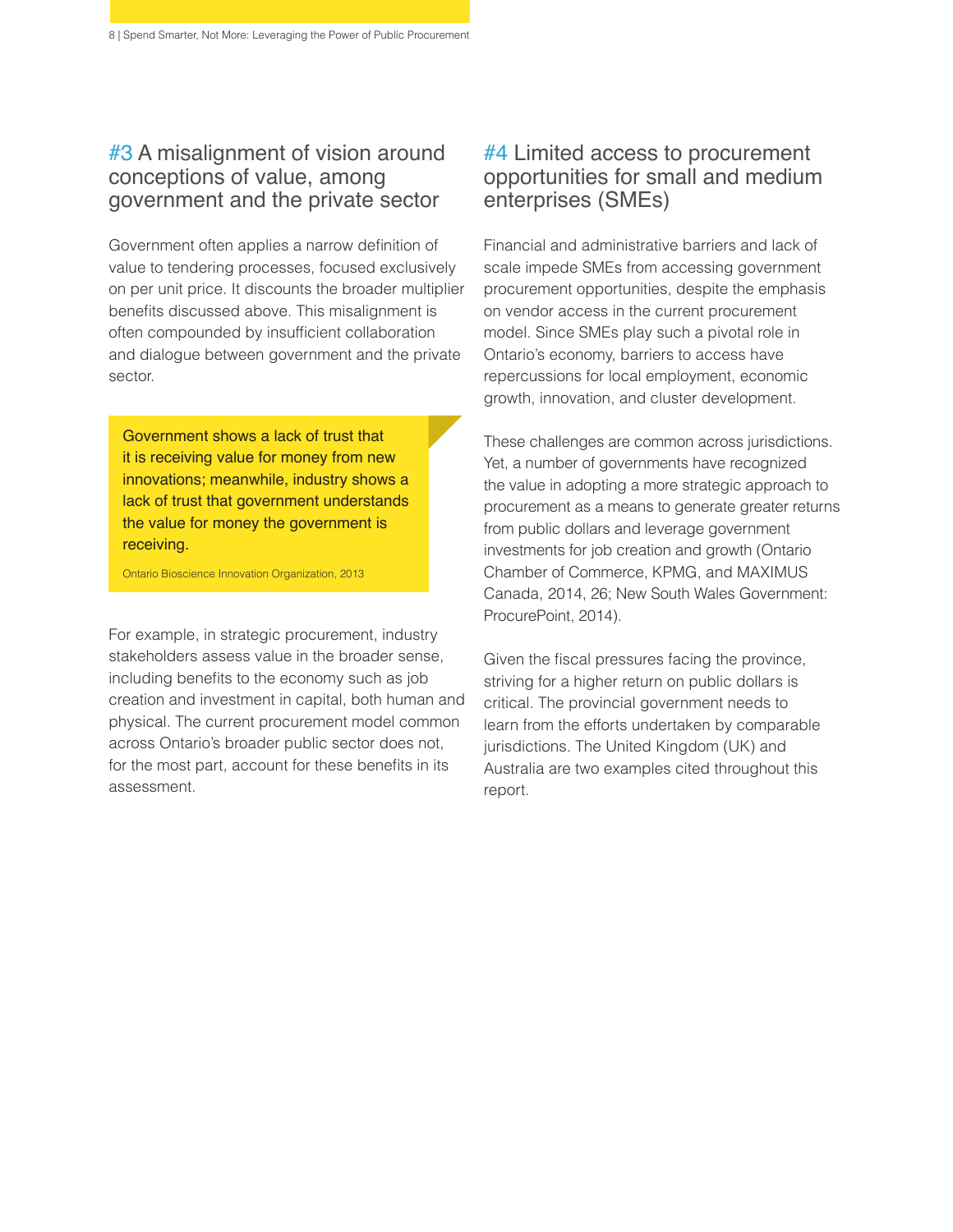# Steps

This report recognizes that the Government of Ontario has made progress in improving its current procurement process. For example, through the Vendor of Record program, government has adapted procurement strategies to enable broader strategic outcomes (e.g. electronic tendering). As well, the Ministry of Government and Consumer Services is currently developing strategies to support the more effective management of public procurements and contracts, reflecting differing levels of complexity and risk.

However, government continues to view most public procurement through a narrow lens, resulting in a transactional approach, which favours low, short-term cost versus value creation. In order to leverage government spending power and drive economic growth, this report recommends that the Government of Ontario adopt a new, strategic framework for public procurement.

This report identifies six pivotal steps that government can take to successfully operationalize a new, strategic approach to procurement. These steps address the four key barriers to implementing strategic procurement in Ontario and provide operational insight, which will enable government to leverage its procurement model to spend smarter, not more.

#### STEP 1: Build internal capacity by creating a centralized, independent body with the goal of improving government's capacity to undertake strategic and complex procurement

Procuring for complex public services and new technologies leverages a broad range of business models, focuses on outcomes rather than process or inputs, relies on partnership and collaboration between government and provider, and "demands a great deal more of government procurement officers than in the past" (Sturgess 2012, 9).

Government must ensure that officials in charge of procurement, including those in the broader public sector, have the appropriate skill set for devising and implementing strategic procurement policies.

To that end, the government should create a centralised, independent body whose mandate is to provide senior government officials with the skills needed to pursue strategic procurement. This body should also provide a platform for the sharing of best practices, include information on pricing, and help generate scale for the procurement of commonly used and less context-specific services (such as back office payroll and IT).

A similar recommendation was made in *Unlocking the Public Service Economy in Ontario*, calling on the government to establish an Alternative Service Delivery (ASD) Centre of Expertise (Ontario Chamber of Commerce, KPMG, and MAXIMUS Canada, 2014 2014, 18). Though the Centre would include a broader scope of activities, its mandate is rooted in the same need to overcome the skills gap in some government departments and to prepare officials to excercise proper oversight and governance over the life of an ASD contract. Given the similarities of their mandates, the body proposed in this report should be integrated into the larger ASD Centre of Expertise in order to optimize efficiency and strengthen internal capacity.

This body would be accessible to all government ministries, agencies, and broader public sector partners, including those already engaged in strategic procurement.. The body should facilitate communication between government and industry leaders, which would contribute to a greater exchange of information and more transparency. Government should also task the body to develop a risk management framework, under the broader mandate of the ASD Centre of Expertise, which can be used by procurement officials in implementing strategic procurement (Ontario Chamber of Commerce, KPMG, and MAXIMUS Canada, 2014 2014, 26).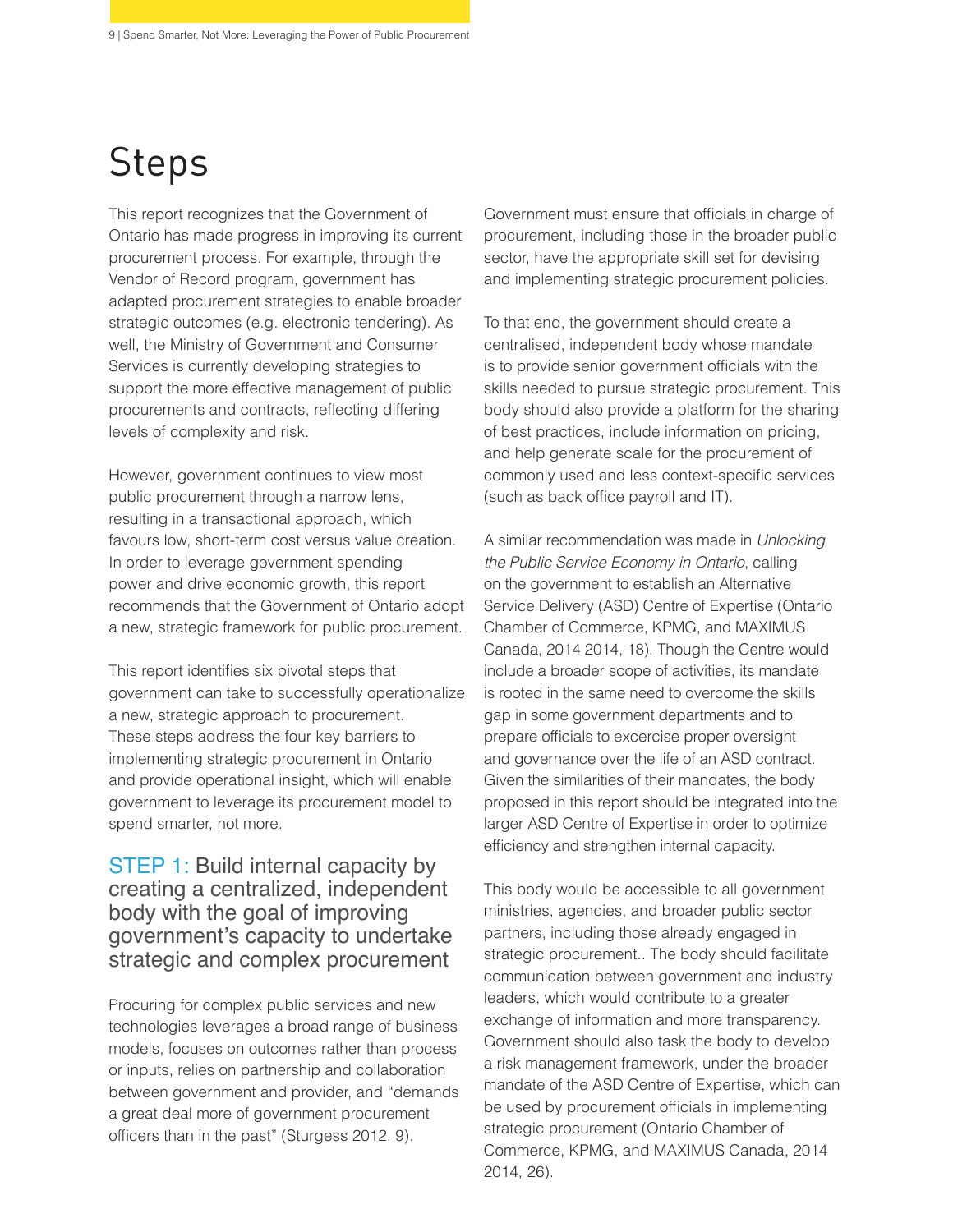Two examples outlined below provide guidance to the Government of Ontario on how they could design and operate this body.

#### 1. UK Commissioning Academy

Funded by the UK's Cabinet Office, the Academy provides a virtual development program for senior public sector commissioners featuring workshops, guest speakers, site visits, and peer challenges. The Academy enables participating civil servants to stay abreast of the latest developments in outcomes-based commissioning and ensure that their organizations keep up with innovations in funding and delivery models (UK Cabinet Office and Efficiency and Reform Group, 2014).

#### 2. Infrastructure Ontario (IO)

IO is a homegrown example of a government body with strong internal capacity. As a Government of Ontario Crown Corporation, IO is responsible for the delivery and oversight of public-private partnerships (P3s) in infrastructure across the province. Infrastructure Ontario is a world-renowned leader in alternative financing and procurement for major capital projects. Through its 'Risk Template', the corporation helps Ministries and the broader public sector assess whether their projects are suitable candidates for P3 ventures (Infrastructure Ontario, 2014).

### STEP 2: Develop evaluative tools that can be employed to differentiate between simple and strategic procurement based on the complexity of desired outcomes

The immediate task of the independent body should be to develop evaluative tools that can be used to assess whether a simple or strategic approach should be employed in a particular procurement context.

The delineation between simple and strategic procurement is not likely to be consistent across the vast range of goods and services that government procures. Instead, the choice to employ a particular approach should be guided by the nature of the goods and services being purchased. For example, when procuring for basic goods like pencils, government is better off adopting a transactional and simple approach. When procuring for complex products and services, such as medical technology and health services, government should adopt a strategic approach that focuses on outcomes and value creation in the broader economy.

As well, the desired outcomes and the complexity of a public need often determine whether the approach to procurement should be simple or strategic. In the case of simple procurement, the public need is typically met by utilizing inputs that already exist in the marketplace. For example, when procuring for office supplies the outputs and inputs are clear: the buyer purchases office supplies from a suitable vendor. In the case of complex services, however, parameters are often undefined, solutions are sometimes not readily apparent, and desired outcomes are frequently unclear (Ontario Chamber of Commerce, KPMG, and MAXIMUS Canada, 2014 2014, 21).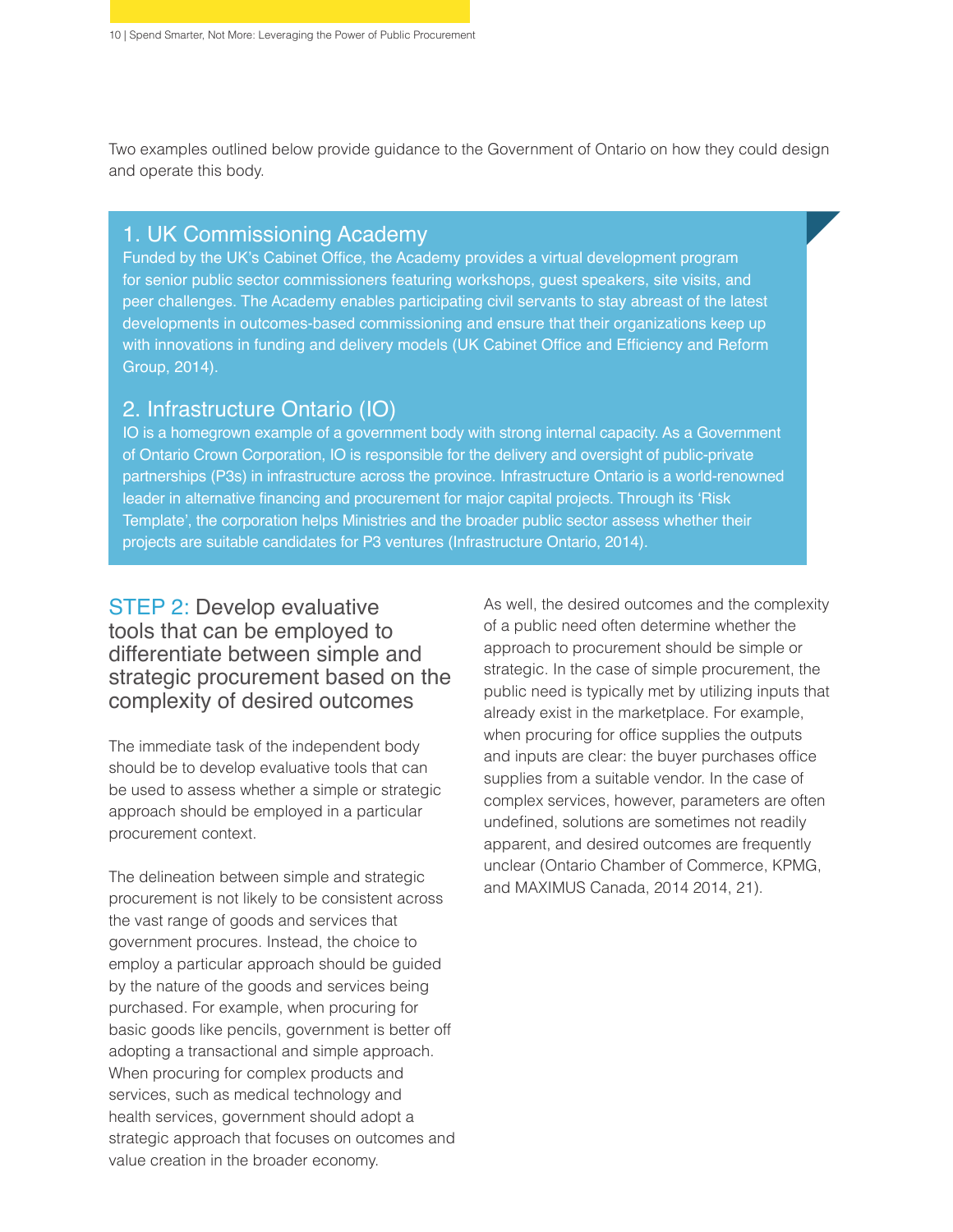Infrastructure Ontario (IO) offers an example of a set of industry-specific evaluation tools that are used to assess whether a project is suitable for strategic procurement. When procuring for a project in the construction sector, IO assesses the appropriate approach based on the following:

- 1. Whether the project is complex and of a large scale, and allows for the possibility to leverage its magnitude to meet multiple objectives.
- 2. Whether a strategic procurement approach is in line with the existing government and ministry agency direction.
- 3. Whether the project is compliant with Ontario's legal framework.
- 4. Whether the project has the potential to integrate private sector innovation in order to improve the delivery and design of the final outcome. This consideration also evaluates whether there is a possibility to spur commercial innovation, such as new construction methods or alternative business opportunities.
- 5. Whether there is potential for risk transfer to the private sector based on clearly defined risks associated with the project, and whether there are complexities that make a risk transfer desirable (Infrastructure Ontario, 2014).

#### STEP 3: Actively collaborate with industry to define the problems, outcomes, and solutions necessary to meet complex needs throughout the procurement process

Typically when procurring for simple goods and services, the relationship between government and vendors is at arm's length (Ontario Chamber of Commerce, KPMG, and MAXIMUS Canada, 2014 2014, 22). However, the arm's length model is not appropriate when government must address complex issues that do not have an obvious or previously defined solution.

Collaboration with the private sector allows for outside the box solutions that government may not have on their radar.

Ontario Chamber of Commerce, 2014

Collaboration throughout the stages of the procurement process, including the initial phases, is an essential ingredient to strategic procurement for two reasons.

First, government suffers from information asymmetries. Due to limited resources, government lacks capacity to stay on top of the marketplace, including innovation in the goods and services that it procures. Government is often not aware of the range of solutions available to them to meet particular needs.

Second, a static set of criteria for selecting vendors is inadequate and can contribute to suboptimal outcomes given the vast range of goods and services that government procures. Collaboration with industry partners can help by aligning selection criteria with the existing government agenda. For example, integrating shorter wait times as a selection criterion is fitting in the context of procuring for technology in the healthcare sector. However, this criterion would be ill-suited when procuring, for example, for infrastructure and information and communication technology (ICT).

Infrastructure Ontario attributes some of its success to the high degree of collaboration with industry stakeholders at all stages of the procurement process (Infrastructure Ontario, 2012). This facilitates information sharing and ensures that Infrastructure Ontario is aware of key developments in the applicable sectors. This process should be replicated across the range of goods and services that the provincial government procures. Each government department and/ or agency, with the assistance of the specialized body identified in step 1, will need to apply a flexible process for selecting vendors, managing relationships, and ensuring that outcomes are met.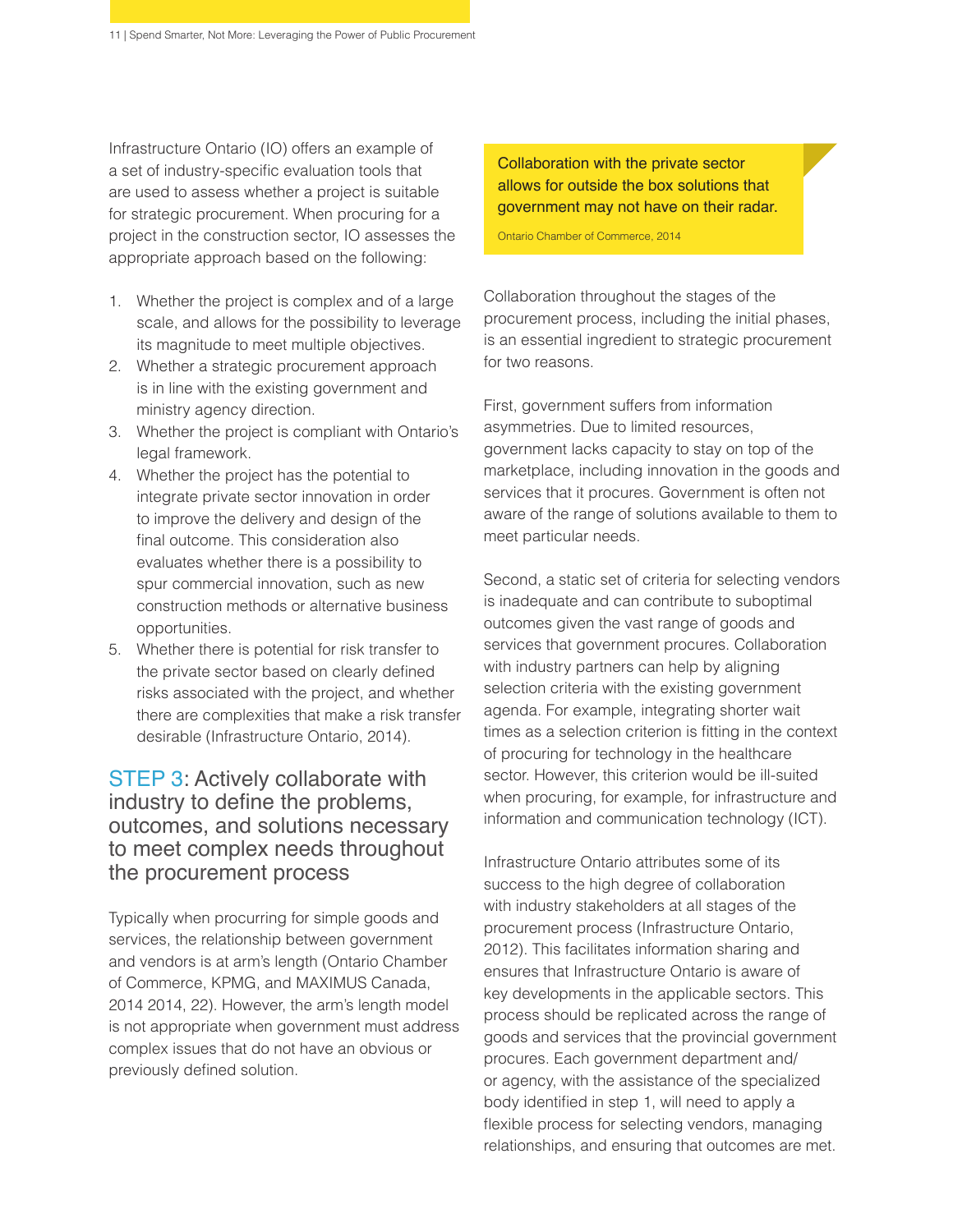Collaborating with industry can also go a long way in correcting some of the informational asymmetries government faces. Specifically in developing criteria for selecting vendors, government can integrate industry-specific rankings such as innovation. For example, in the medical technology field, medical devices are ranked one through four based on their complexity and alignment to health care objectives. Levels three and four are typically the most innovative and complex devices. Through consultations with the private sector, government agencies can adopt such qualifying criteria in order to facilitate the procurement process.

### STEP 4: Improve access to public procurement opportunities for small and medium enterprises (SMEs)

A strategic approach to procurement would improve the ability of SMEs to provide goods and services to government. SMEs are the backbone of local economies. Between 2005 and 2010, 95 percent of the highest growing businesses in the country were SMEs (Industry Canada, 2012). Ontario is home to more than one-third of these SMEs, representing nearly half of all employment in the province (Ontario Ministry of Economic Development, Trade, and Employment and Canadian Federation of Independent Business, 2012).

In Ontario, SMEs often face key roadblocks preventing them from competing for public procurement projects, including complicated procedures, large contracts, and lack of information.

Improving access to public procurement for SMEs is critical for cluster development, innovation, and the bevy of additional benefits previously highlighted. Government can take strategic steps to ensure SMEs have access to procurement opportunities by lowering financial and administrative barriers to entry through strategic procurement.

The New South Wales SME Framework is a timely step in the right direction. Improving SME engagement in public procurement opportunities and reducing contracting complexity will maximize value for the taxpayer dollar.

New South Wales Business Chamber, 2014

Facing similar challenges, the Government of New South Wales (NSW), Australia, instituted a SME Policy Framework as part of its wider procurement reform (New South Wales Government: ProcurePoint, 2014). The aim of this framework is to improve access for SMEs to government procurement by opening up opportunities, supporting competition, and reducing administrative burdens (See Table on page 13 for more details).

Other jurisdictions have also helped SMEs to overcome these barriers and have seen positive results. A European Commission report published in 2012 attributes part of the success of the SME sector in Sweden to the relative ease with which SMEs can compete for public procurement contracts, compared to their EU peers. In fact, Swedish SMEs are more successful in winning procurement contracts than their other EU peers (47 percent versus 38 percent), with prompt payment and an accessible e-procurement process noted as contributing success factors (European Commission 2012, 3,7).

Governments are also encouraging bids from a consortia of SMEs to enable the creation of economies of scale (Ascher, 2013). Some strides have already been made in the province. Toronto 2015—the organizing body for the Pan Am and Parapan American games—has built provisions into its bidding process that award points to minority groups and joint bids in order to encourage non-traditional stakeholders to participate as vendors (Ontario Chamber of Commerce, 2014).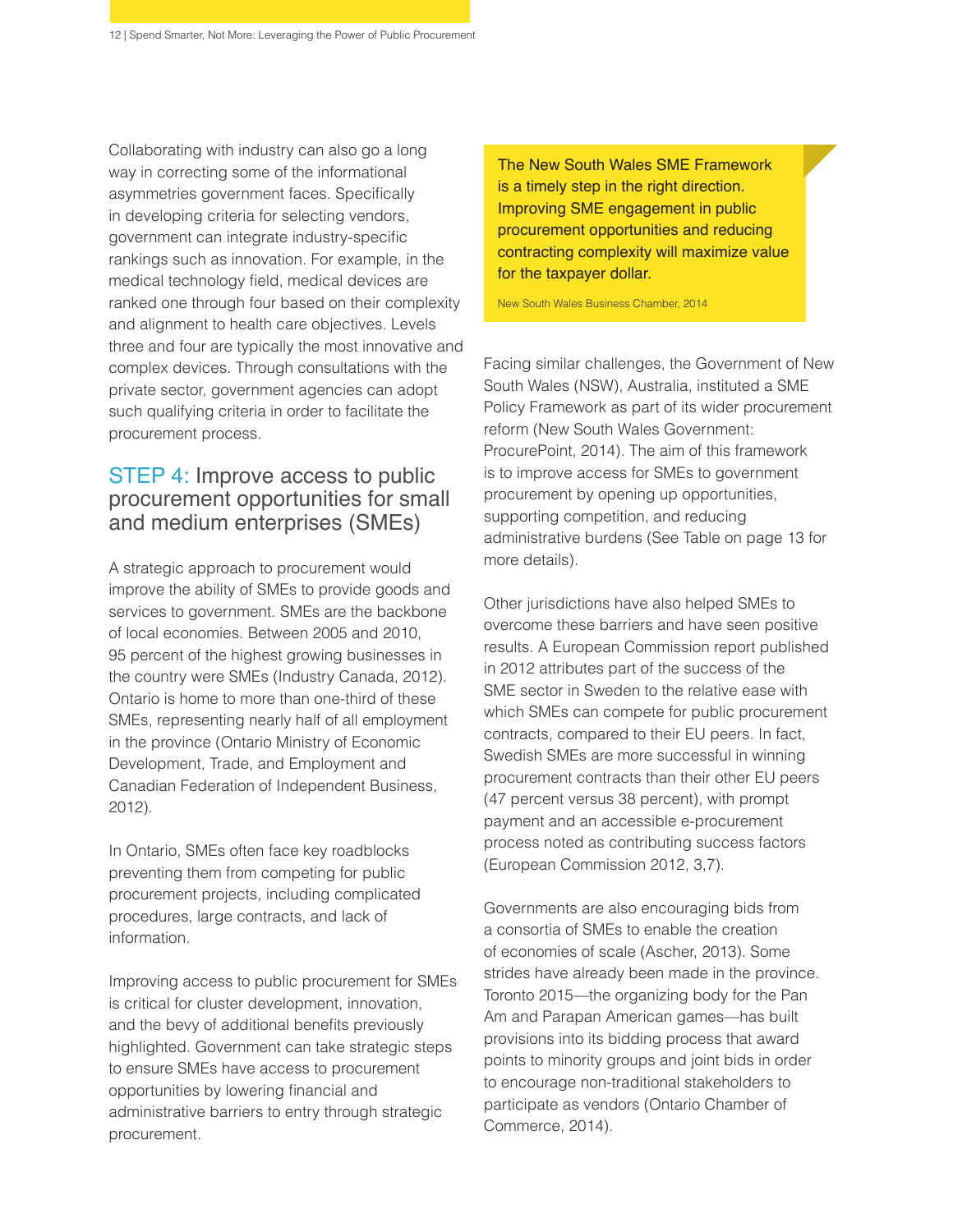### New South Wales SME Policy Framework for Public Procurement:

Procuring agencies must take preventative measures to reduce financial burdens on SMEs that wish to make a bid

All public procurement solicitations are described in the simplest, most accessible manner

Procurement agencies must assess whether collaborative procurement is the best option for buyers and vendors alike

A 30 day payment plan is part of the NSW's procurement reform. The OCC has urged the Government of Ontario to also adopt a strict 30 day payment plan (See Appendix: OCC Policy Resolutions)

### STEP 5: Integrate local knowledge as a selection criterion in strategic procurement

Successful strategic procurement is often contingent on sufficient local knowledge by the selected vendors. As such, including local knowledge as a criterion in all strategic procurement holds the potential to improve outcomes and spur local economic growth.

Broadly speaking, demonstrating local knowledge means suppliers must provide a detailed understanding of the work involved, within the economic and legal context of the sector in which the procurement takes place. Details such as awareness of the market dynamics, including sourcing of materials, and work safety regulations, are all indicative of a bidder's familiarity with the local context.

Beginning in 2012, Infrastructure Ontario integrated a local knowledge criterion into its selection and scoring system (Infrastructure Ontario, 2012).<sup>1</sup> This does not disqualify

international competitors but instead recognizes those vendors who are able to demonstrate an in-depth understanding of key regional conditions applicable to each project. According to Bert Clark, President of Infrastructure Ontario, local knowledge is a, "demonstrated understanding of critical project management expertise, such as municipal permitting, utilities, building codes, health and safety requirements and skilled trades" (Clark, 2014).

In fact, the integration of local knowledge as a criterion can be used to incentivize long-term foreign investment, which in turn, can lead to job gains and increased economic activity. As such, the introduction of local knowledge will not violate existing trade agreements but simply seek to provide opportunities to those vendors who are more likely to succeed in achieving key outcomes.

<sup>1</sup> Following industry consultations in 2012, Infrastructure Ontario amended its scoring system in November 2012 to include local knowledge as criteria in its request for quotation (RFQ). This effectively integrated the local knowledge criteria into the organization's Alternative Financing and Procurement (AFP) approach.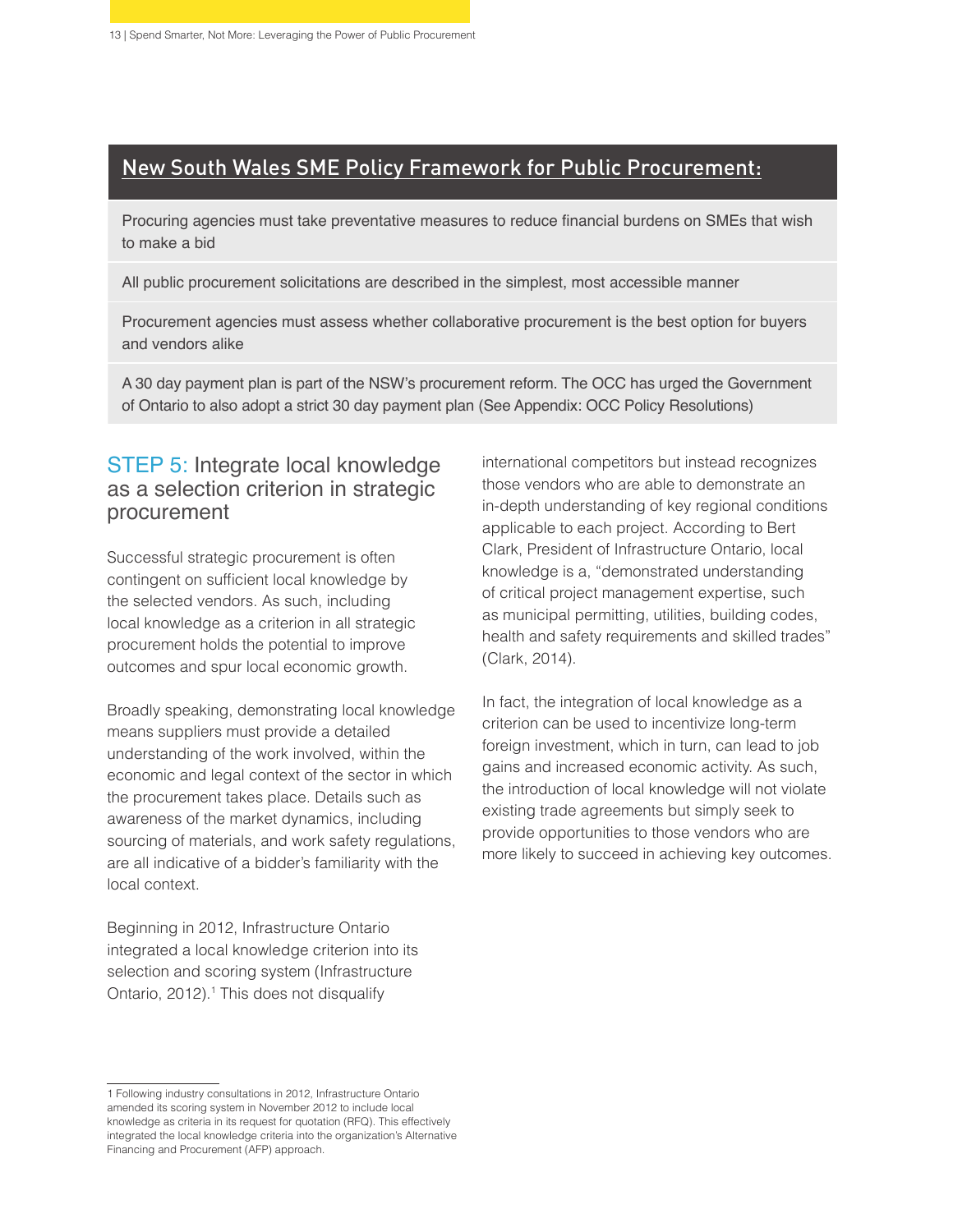#### A 10 Percent Preference for Transportation and Transit-related **Procurement**

Different from local knowledge criteria, instituting a 10 percent preference for Canadian value added products on transportation and transit-related procurement would offer government an additional measure to spur local economic growth. As recommended by the Thunder Bay Chamber of Commerce, government could introduce legislation that requires all public procurement of goods to include a criteria for 'domestic end products', whereby local expertise and regional economic activity are acknowledged as assets in the selection process (Luckey 2012, 2). The Government of Ontario could take advantage of the existing exclusions in both internal (Agreement on Internal Trade (AIT), Trade and Cooperation between Ontario and Quebec) and international trade agreements (NAFTA, WTO Agreement on Government Procurement). This would ensure any preference is aligned with the objective of attracting and retaining long-term investment in this \$130 billion infrastructure spend (See Appendix).

### STEP 6: Designate a portion of procurement funds to assist the development of innovative products and services in response to complex public needs

With strong internal capacity, adaptable yet robust evaluative tools, and greater governmentindustry collaboration, pursuing strategic procurement will allow the government to better leverage its substantial economic impact. Specifically in the realm of innovative technologies, strategic procurement can generate new high-tech solutions to meet existing public needs.

The effect of public procurement in this process is two-fold. First, by creating the demand for innovative products and services, the government uses its spending power to steer existing markets and create ones where none exist (Aschhoff and Sofka 2008, 3). Second, the size of the government as a client legitimizes the new product or service in the broader

commercial market (The Innovation Policy Forum, 2013). Public procurement targeting new technologies is a determining factor in their successful commercialization (SCI-Network Sustainable Construction & Innovation through Procurement, 2011).

In addition to creating the demand for and legitimizing new technology and processes, certain governments have extended their procurement power to providing initial financing to innovative SMEs. For example, in the United States, the Small Business Innovation Research (SBIR) program constitutes a three-phase process through which government assists the emergence and commercialization of domestic R&D and technological innovations (United States Government, 2014). Under this program, each of the participating government agencies administers its own distribution and commits to allocating 2.5 percent of its R&D budget towards the SBIR program (OECD 2010, 2). Agencies with R&D budgets over \$100 million are eligible to participate.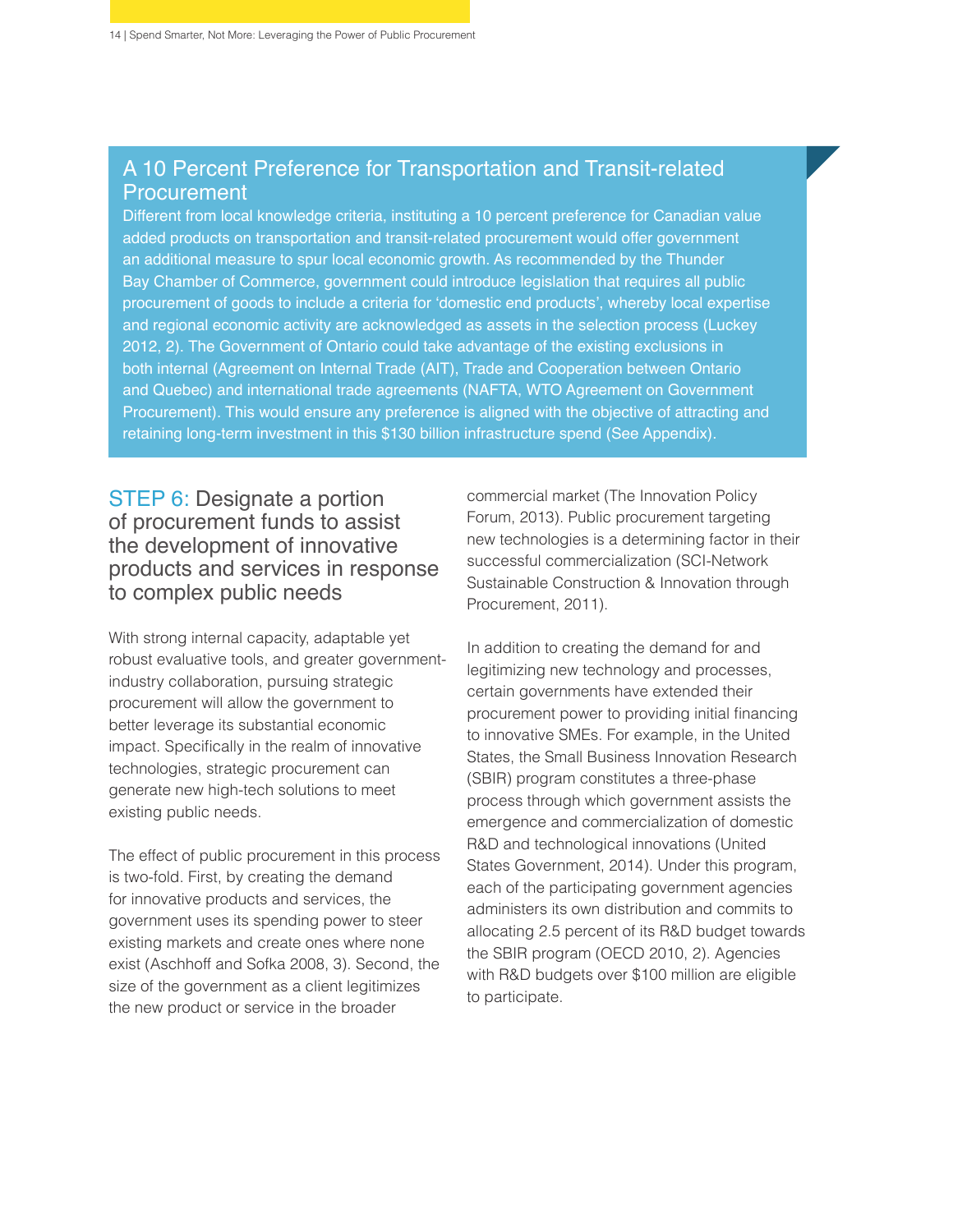The first two stages of the SBIR program distribute government funding to eligible SMEs for the purpose of conducting feasibility studies and full R&D development. The final stage, commercialization, is not funded by the government. However successful commercialization is often linked to having government as a 'first-backer'. The success of SBIR-inspired programs in the UK, Netherlands, and Japan, should push the Government of Ontario to consider whether adopting a similar program would aid the success of emerging innovative solutions to public sector needs (OECD 2010, 2).

#### **SBIR success in the United States**

Empirical analysis of SBIR awardees in the United States reveals positive benefits for SMEs. A 2007 National Research Council (NRC) study of the five largest SBIR programs in the U.S. found that 78 percent of surveyed SBIR awardees reported that "obtaining Phase I and Phase II SBIR funding was the key to obtaining further non-SBIR investment" (NRC, 2007). Nearly 70 percent of respondents stated they would not have been able to initiate product development without SBIR funding. The report concludes the SBIR program is successful in improving access to commercialization for high-risk products developed by SMEs. The examined SBIR programs were characterized by "excellent commercialization and licensing outcomes" (NRC 2007 in Bauer and Asthanat 2010, 45).

# Conclusion

Government spending constitutes about 20 percent of the provincial GDP. As such, the Government of Ontario must use all of the tools at its disposal to create value in the economy by leveraging public dollars. Adopting a strategic approach to procurement is an opportunity for the government to spend public funds smarter while also fostering economic growth, innovation, and cluster development, among other government priorities. Implementing the steps outlined in this report would enable the government to generate greater value and return on investment for the goods and services that it procures.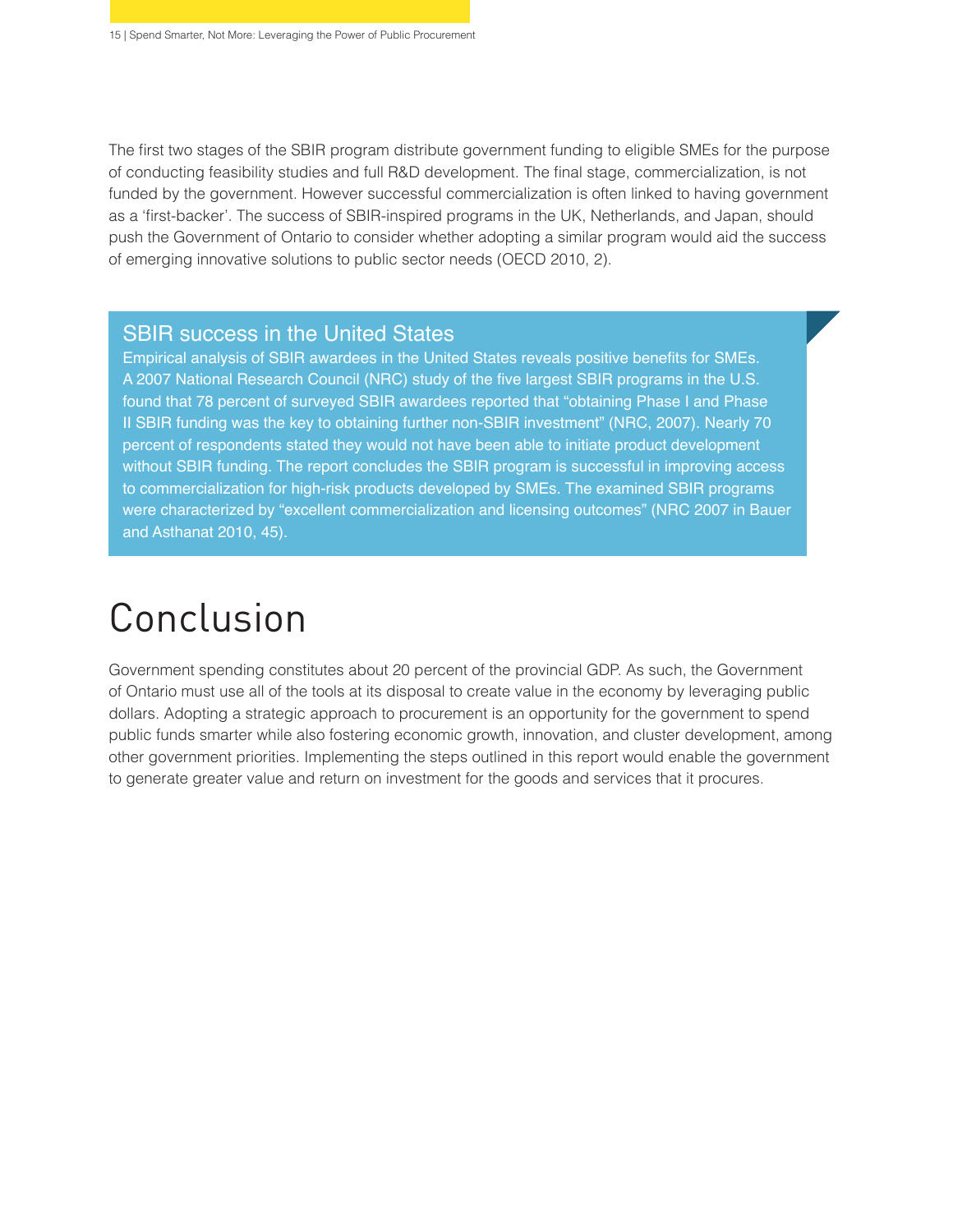## Works Cited

Armitt, Sir John. 2014. CBE FREng In *Public Projects and Procurement in the UK: sharing experience and changing practice*. Royal Academy of Engineering. http://www.raeng. org.uk/news/publications/list/reports/ Procurement\_report.pdf

Ascher, Cléo. 2013."Public Procurement for Innovation". *The Innovation Policy Platform.* https:// innovationpolicyplatform.org/content/ public-procurement-innovation

Aschhoff, Brigit and Wolfgang Sofka. 2008. *Innovation on Demand- Can Public Procurement Drive Market Success of Innovations*. Centre for European Economic Research (ZEW).

Bauer, Stephen M. and Sajay Arthanat. 2010. *SBIR and STTR Programs for Assistive Technology Device Development: Evaluation of Impact*  Using an ICF-based Classification. Canada's Public Policy Forum. 2014. *Public Sector Productivity.* http:// ppforum.ca/node/4791

Canadian Council for Public Private Partnerships. 2014. *10-Year Economic Impact Assessment of Public-Private Partnerships in Canada* (2003-2012). http://www.pppcouncil.ca/bookstore/ market-analyses.html

Canadian Manufacturers and Exporters. 2012. *Strategic Government Procurement: Driving business investment and innovation through strategic government procurement.* http://www.cme-mec.ca/download. php?file=h8tlkaeo.pdf

Clark, Bert. 2014. Not Protectionism [Letter to the editor] *The Globe and Mail,* September 1. http://www. theglobeandmail.com/globe-debate/ letters/sept-1-back-to-unschooland-other-letters-to-the-editor/ article20281450/

Commons Public Administration Committee. 2013. *Continuing procurement failures point to persistent lack of skills*. http://www.parliament.uk/ business/committees/committees-a-z/ commons-select/public-administrationselect-committee/news/govermentprocurement-report/

Connell, David and Jocelyn Probert. 2010. *Exploring the Myths of UK Innovation Policy: How "Soft Companies" and R&D Contracts for Customers Drive the Growth of the Hi-Tech Economy*. Centre for Business Research.

Dunsky, Ilan and Lampros Stougiannos. 2013. Canada: *The Success of P3 in Canada*. Heenan Blaikie LLP. Originally published in the Privatisation & PPP Review 2013/14. http://www.mondaq. com/canada/x/256856/Government+ Contracts+Procurement+PPP/The+ Success+of+P3+in+Canada

European Commission. 2012. *Enterprise and Industry: SBA Fact Sheet 2012: Sweden*. http://ec.europa. eu/enterprise/policies/sme/factsfigures-analysis/performance-review/ files/countries-sheets/2012/sweden\_ en.pdf

Government of British Columbia Ministry of Health. 2013. *B.C. renews contract with MAXIMUS BC*. http://www. newsroom.gov.bc.ca /2013/03 /bcrenews-contract-with-maximus-bc.html

Industry Canada. 2012. "Employment Recovery: A Comparison of the Last Three Recessions." *Small Business Quarterly*. 13, 4. Government of Canada.

Infrastructure Ontario. 2014. *AFP Business Development*. http:// www.infrastructureontario.ca/ Templates/AFPProjectDevelopment. aspx?id=40&langtype=1033

Infrastructure Ontario. 2014. *Consideration when assessing opportunities for strategic procurements in Construction*.

Infrastructure Ontario. Stakeholder Meeting. 2012. *Partnering with Industry: Building Ontario's Infrastructure Together.* http://www.google.ca/

Kahlenborn, Walter, Christine Moser, Joep Frijdal, and Michael Essig. 2010. "Strategic Use of Public Procurement in Europe". *Adelphi, Melmont, PPRC*. http://ec.europa.eu/internal\_market/ publicprocurement/docs/modernising\_ rules/strategic-use-public-procurementeurope\_en.pdf

Lerner, Josh. 1999. "The Government as Venture Capitalist: The Long-Run Impact of the SBIR Program". *The Journal of Business.* 72, 3. pp. 285-318.

Luckey, John R. 2012. "Domestic Content Legislation: The Buy American Act and Complementary Little Buy American Provisions". *Congressional Research Service.* http://fas.org/sgp/ crs/misc/R42501.pdf

Management Board of Cabinet, Government of Ontario. 2011. *Broader Public Sector Procurement Directive*. https://www.doingbusiness.mgs.gov. on.ca/mbs/psb/psb.nsf/Attachments/ BPSProcDir-pdf-eng/\$FILE/bps\_ procurement\_directive-eng.pdf

MAXIMUS Health Services Canada. 2011. *Improving Service Delivery in the Province of British Columbia's Ministry of Health.* http://www.maximuscanada. ca/assets/Uploads/PDFFiles/HIBC-Success-Story\_web.pdf

MAXIMUS Careers. 2014. *Career opportunities from coast to coast with a leader in information technology and administration services*. http://www. maximuscanada.ca/index.php/home/ careers/

Ministry of Economic Affairs, Agriculture, and Innovation. 2011. *SBIR: The Power of Public Procurement: innovation solutions to societal challenges*. http://www.rvo. nl/sites/default/files/bijlagen/SBIR%20 brochure%20The%20power%20of%20 public%20procurement.pdf

National Institutes of Health: Office of Extramural Research. 2009. *National Survey to Evaluate the NIH SBIR Program*. http://grants.nih.gov/grants/ funding/sbir\_2008surveyreport.pdf

New South Wales Government: ProcurePoint. 2014. *About NSW procurement reform*. https://www. procurepoint.nsw.gov.au/policy-andreform/nsw-procurement-reform/aboutnsw-procurement-reform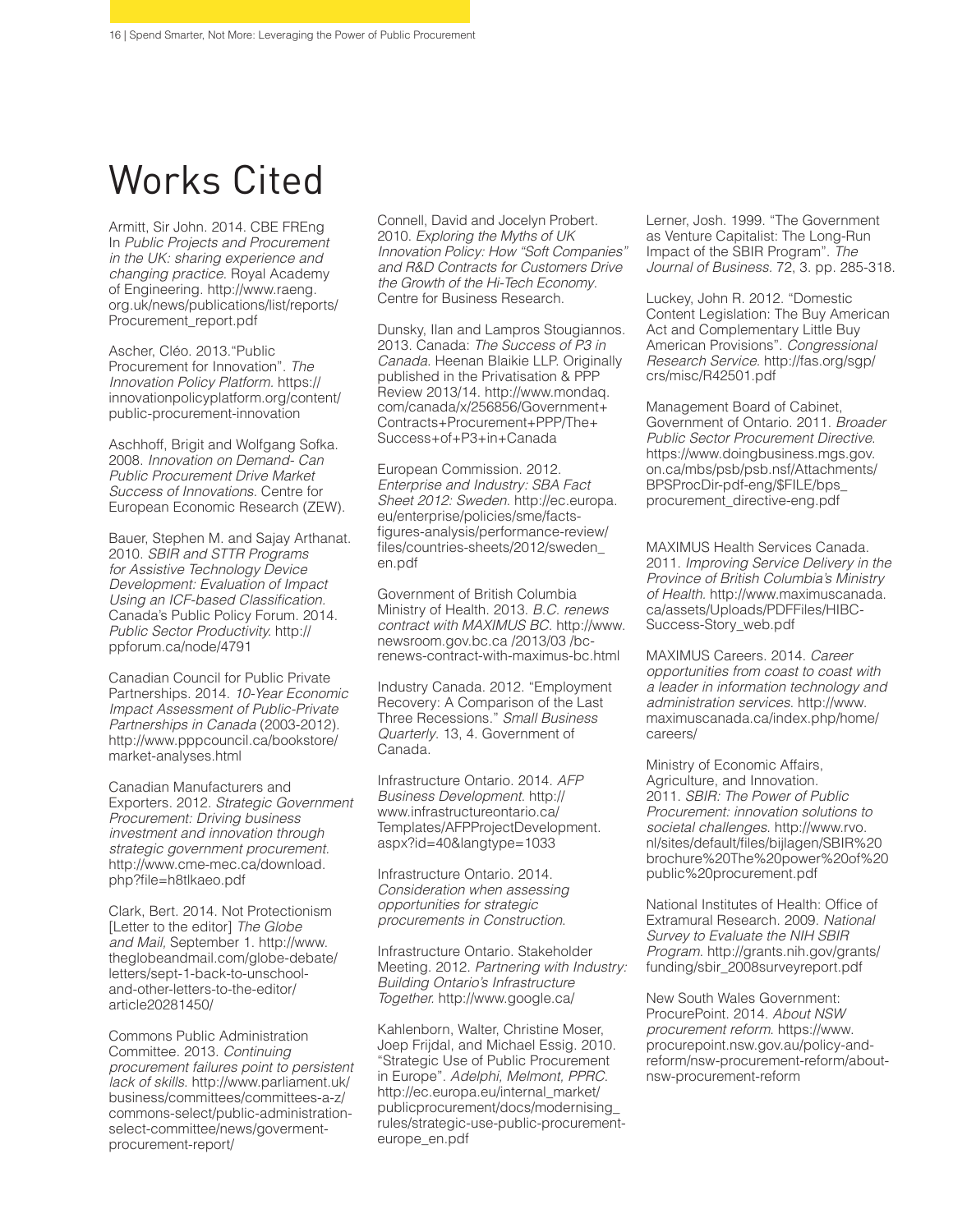# Works Cited continued

Ontario Bioscience Innovation Organization. 2013. *Realizing the Promise of Healthcare Innovation in Ontario: Increasing Value for the Patient, Health System and Econom*y. http://obio.ca/wp-content/ uploads/2013/12/Innovation-Adoption-Report-for-Distribution.pdf

Ontario Chamber of Commerce. 2014. *Beyond the Finish Line: Ensuring a Successful Legacy for the Toronto 2015 Pan Am & Parapan American Games*. http://www.occ.ca/Publications/ BeyondtheFinishLine\_online.pdf

Ontario Chamber of Commerce, KPMG, and MAXIMUS Canada. 2014. *Unlocking the Public Service Economy in Ontario: A New Approach to Public-Private Partnership in Services*. http://www.occ.ca/publications/ UnlockingPublicServiceEconomy Ontario.pdf

OECD. 2010. "Public procurement programmes for small firms-SBIR-type programmes". *OECD Innovation Policy Platform*. http://www.oecd.org/innovation/ policyplatform/48136807.pdf

Office of the Premier, Government of Ontario. 2014. *Speech to the Throne*. Toronto. http://news.ontario.ca/opo/ en/2014/07/building-ontario-upspeech-from-the-throne.html

Ontario Ministry of Economic Development, Trade, and Employment and Canadian Federation of Independent Business. 2012. *Business Sector Strategy: Small Business Sector (Open for Business)*. http://docs.files.ontario. ca/documents/346/ofb-cfib-reporten.pdf

Ontario Ministry of Finance. 2014. *Table 2: Ontario Gross Domestic Product, Expenditure-Based. Toronto*. http://www.fin.gov.on.ca/en/ economy/ecaccts/ecat2.html

Ontario Ministry of Finance. 2013. *A Prosperous & Fair Ontario: 2013 Ontario Budget*. Toronto. http:// www.fin.gov.on.ca/en/budget/ ontariobudgets/2013/papers\_all.pdf

Ontario Ministry of Finance. 2011. *Procurement Guideline for Publically Funded Organizations in Ontario. Toronto.* https://www.doingbusiness. mgs.gov.on.ca/mbs/psb/psb.nsf/ Attachments/BPSProc-Guidelinepdf-eng/\$FILE/bps\_procurement\_ guideline-eng.pdf

SCI-Network Sustainable Construction & Innovation through Procurement. 2011. *Small Business Innovation Research (SBIR) in the Netherlands*. http://www.sci-network.eu/fileadmin/ templates/sci-network/files/Resource\_ Centre/Case\_Studies/Case\_Study\_-\_ Dutch\_SBIR - Final.pdf

Teranet. 2014. *About Teranet*. http:// www.teranet.ca/our-company/aboutteranet

The Asian Development Bank, The Inter-American Development Bank and The World Bank. 2004. *Strategic Electronic Government Procurement: Strategic Overview- An Introduction for Executives*. http://siteresources. worldbank.org/

The U.S. Small Business Administration. 2014. *About the Clusters Initiative*. United States Government. http://www.sba.gov/ about-sba/sba\_initiatives/clusters\_ initiative/about\_the\_clusters\_initiative

The Innovation Policy Forum. 2013. *Public procurement for innovation*. https://innovationpolicyplatform. org/content/public-procurementinnovation

The World Bank, Local Economic Development. n.d. More Information on Cluster and/or Sector Development. http://web.worldbank. org/WBSITE /EXTERNAL/TOPICS/ EXTURBANDEVELOPMENT / EXTLED/0contentMDK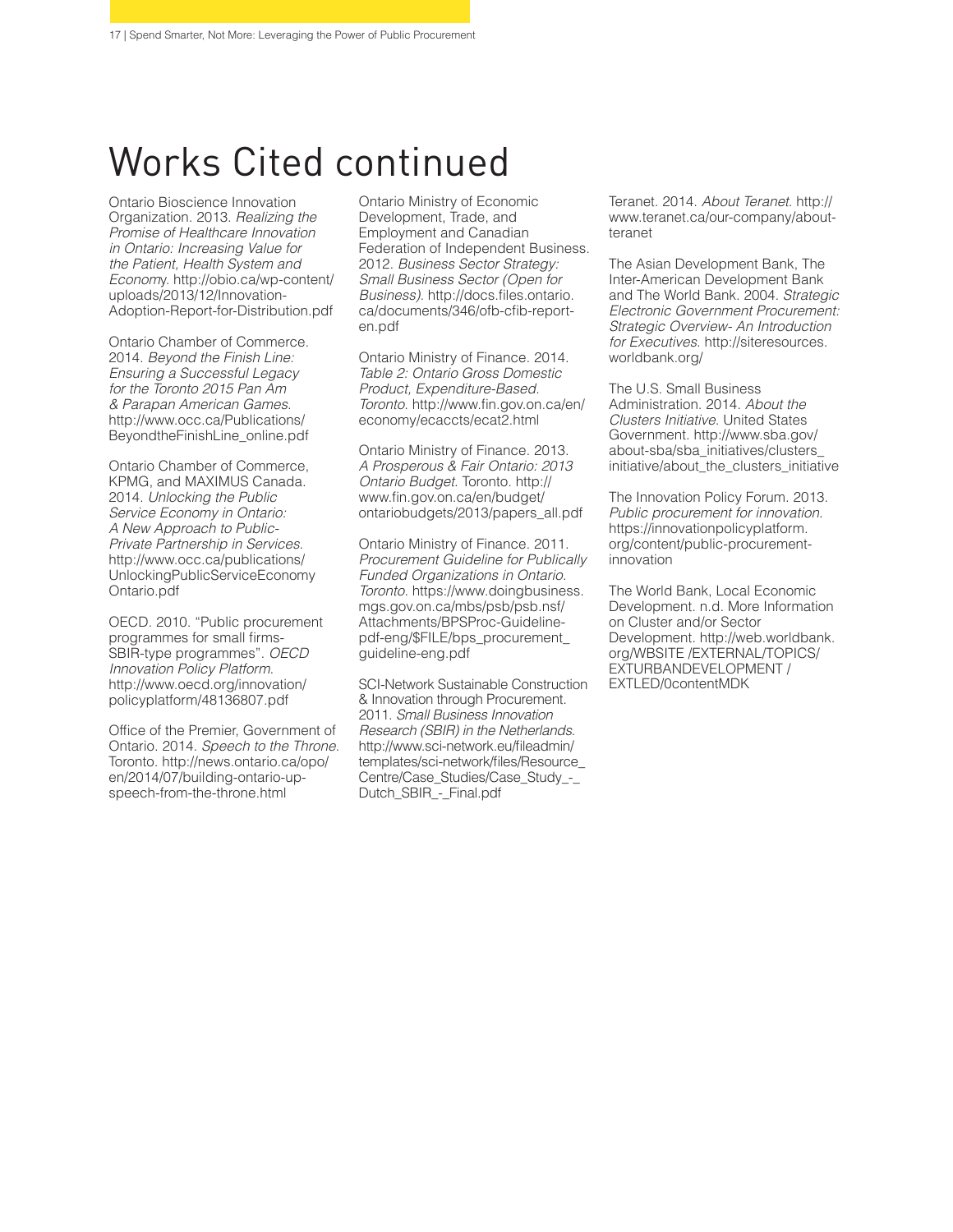# Appendix: OCC Policy Resolutions

### A. Improving Provincial Payment Times

Submitted by the Thunder Bay Chamber of Commerce

#### **Issue:**

The Province is placing an extraordinary burden on small business through the slow payment of invoices.

#### **Recommendations:**

The Ontario Chamber of Commerce urges the Government of Ontario to:

- 1. Pay invoices received within 30 days; and
- 2. Where payment is not possible within 30 days of invoice receipt due to processing delays, provide 25% advance payment of the invoice total.

### B. Increasing Value and Spurring Innovation Through Public Sector Procurement in Transportation

Submitted by the Thunder Bay Chamber of Commerce

#### **Issue:**

The Province of Ontario should increase value to taxpayers and spur innovation by leveraging public sector procurement to support Canadian manufacturers and drive the development of innovative products for highway projects, and urban rail and transportation equipment.

#### **Recommendations:**

The Ontario Chamber of Commerce urges the Government of Ontario to:

1. Implement public sector procurement policies that increase value to the Ontario economy and spur innovation by according a ten percent preference to Canadian value-added economic activity including research and development and/or engineering activities on transportation and transit related procurements that are not subject to international trade agreements.